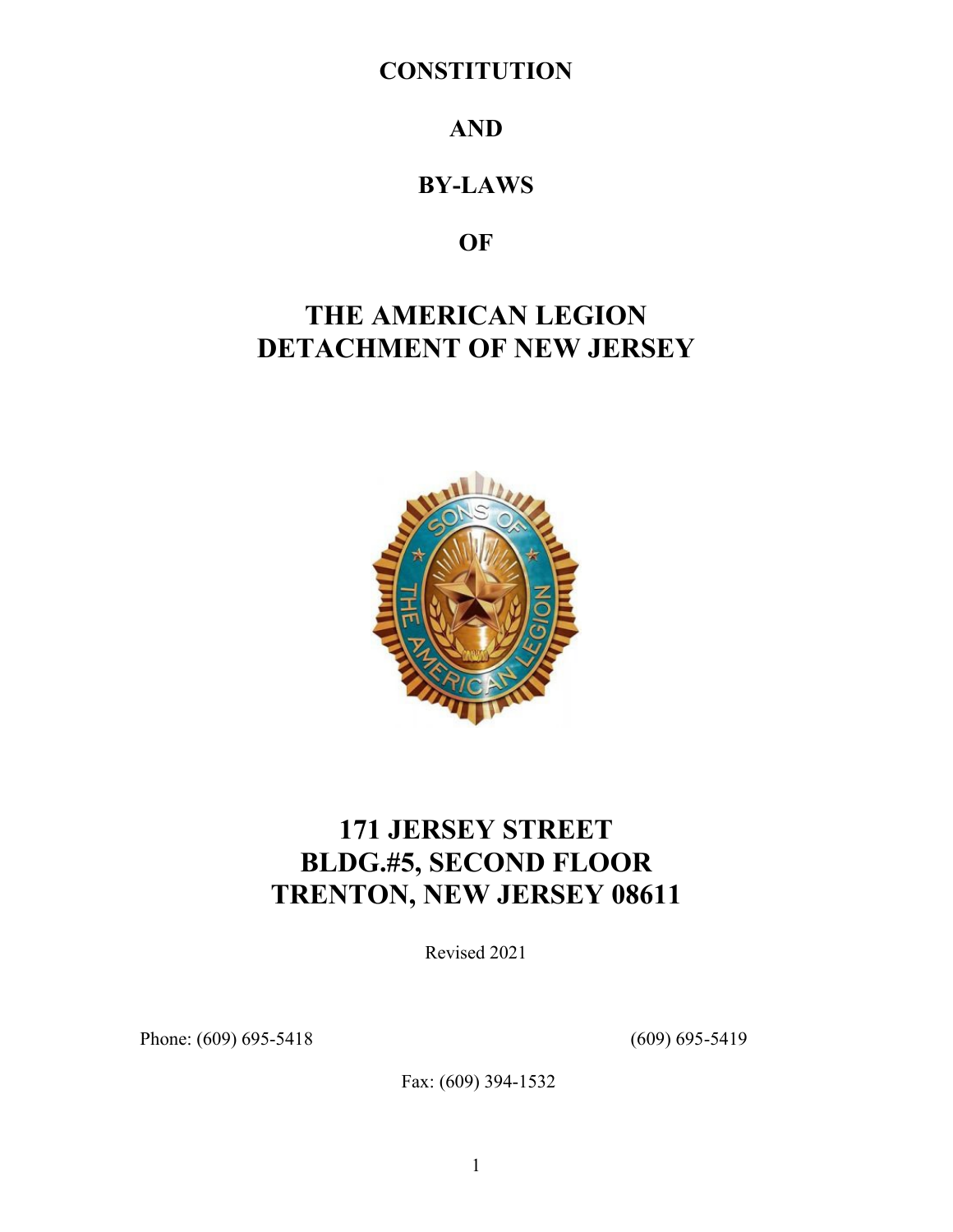## **CONSTITUTION OF THE AMERICAN LEGION DETACHMENT OF NEW JERSEY**

#### **PREAMBLE**

 Proud possessors of a priceless heritage, we male descendants of Veterans of the All Wars, associate ourselves together as "Sons of The American Legion" for the following purposes:

 To uphold and defend the Constitution of the United States of America; to maintain law and order; to foster and perpetuate a true sprit of Americanism; to preserve the memories of our former members and the associations of our members and our forefathers in All Wars; to inculcate a sense of individual obligation to the community, state and nation; to combat the autocracy of both the classes and the masses; to make right the master of might; to promote peace and good will on earth; to safeguard and transmit to posterity the principals of justice, freedom and democracy; to adopt in letter and sprit all of the great principals for which THE AMERICAN LEGION stands; and to assist in carrying on for God and Country.

### **ARTICLE I**

#### **Name**

The name of this organization shall be THE SONS OF THE AMERICAN LEGION, Detachment of New Jersey.

#### **ARTICLE II**

#### **Nature**

 **Section 1,** THE SONS OF THE AMERICAN LEGION is a program of THE AMERICAN LEGION a civilian organization; membership therein does not affect nor increase liability for military or police service. Rank does not exist in the Legion or THE SONS OF THE AMERICAN LEGION; no member shall be addressed by his military or naval title in any convention or meeting of the Legion.

 **Section 2,** THE SONS OF THE AMERICAN LEGION shall be absolutely nonpolitical and shall not be used for the dissemination of partisan principals nor for the promotion of the candidacy of any person seeking public office or preferment.

#### **ARTICLE III Organization**

The Detachment of New Jersey shall be organized in Counties and these in turn in Squadrons.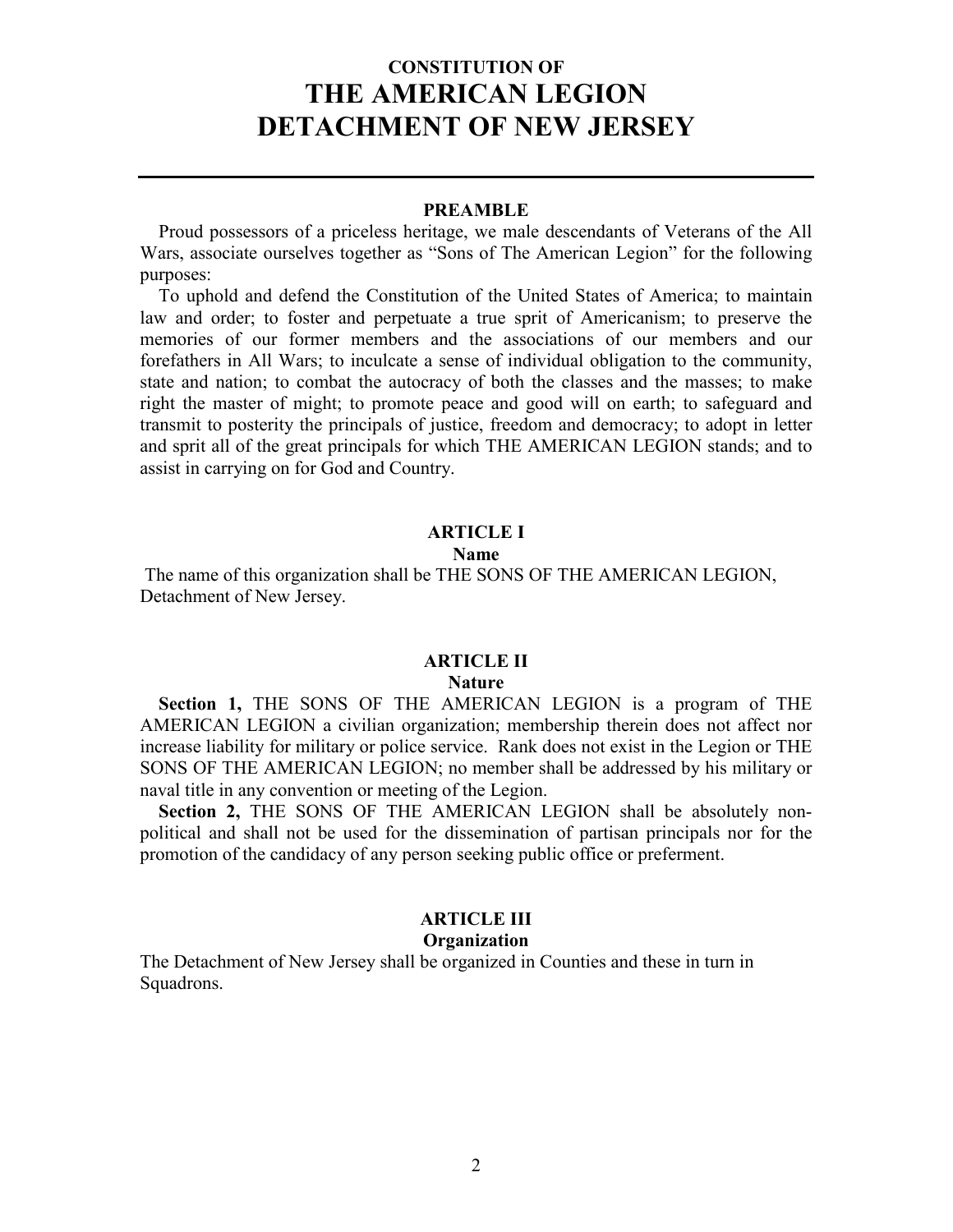# **ARTICLE IV**

## **Eligibility**

 **Section 1, Any male descendants, adopted sons and stepsons of the American Legion or such male descendants of Veterans assigned to active duty who served or died in service during the delimiting periods set forth in Article IV, Section 1 of The New Jersey Constitution and Bylaws shall be eligible for membership in the SONS OF THE AMERICAN LEGION during any of the following periods:** 

**The period of April 6, 1917, through November 11, 1918; or any time after December 7, 1941; or a government associated with the United States Government during a period or time and was a citizen of the United States when the individual entered that service; and was honorably discharged or separated from that service or continues to serve honorably during or after that period of time; provided, however, that such service shall have been terminated by honorable discharge or honorable separation, or continued honorably during or after any of said periods; provided, further, that no person shall be entitled to membership who, being in such service during any said periods, refused on conscientious, political or other grounds to subject themselves to military discipline or unqualified service." Section 2,** There shall be no form or class of membership except an active membership, and dues shall be paid annually or for life.

**Section 3,** No person may be a member at any one time of more than one Squadron.

 **Section 4,** No person who has been expelled by a Squadron shall be admitted to membership in another Squadron without the consent of the expelling Squadron, except that where such consent has been asked for and denied by such Squadron, he may then appeal, through the County Committee, to the Detachment Executive Committee for permission to apply for membership in another Squadron and shall be ineligible for membership until such permission is granted.

#### **ARTICLE V Legislative**

 **Section 1, In the event the State of New Jersey shall declare a State of Emergency where our Detachment, Counties and Squadrons are prevented from convening or meeting or where it is stated in the declaration of State of Emergency that the American Legion can not convene or meet to conduct Legion business it shall be up to the Detachment Commander, Detachment Adjutant or Detachment Judge Advocate to call special meeting by electronic means for the purpose of conducting Detachment business, Special DEC Meetings or for voting on Detachment or Convention issues**. **The Detachment Executive Committee shall be given Ten (10) day's notice for such special meetings.**

**Section 2,** The legislative body of the organization shall be a Detachment Convention to be held annually. The place and time of annual conventions shall be determined and fixed by the **Department Executive Committee with authority to contract for future conventions not to exceed three annual conventions in advance.**

**Section 3,** The annual convention shall be composed of Delegates and Alternates from each Squadron, and all elected Officers and members of the Detachment Executive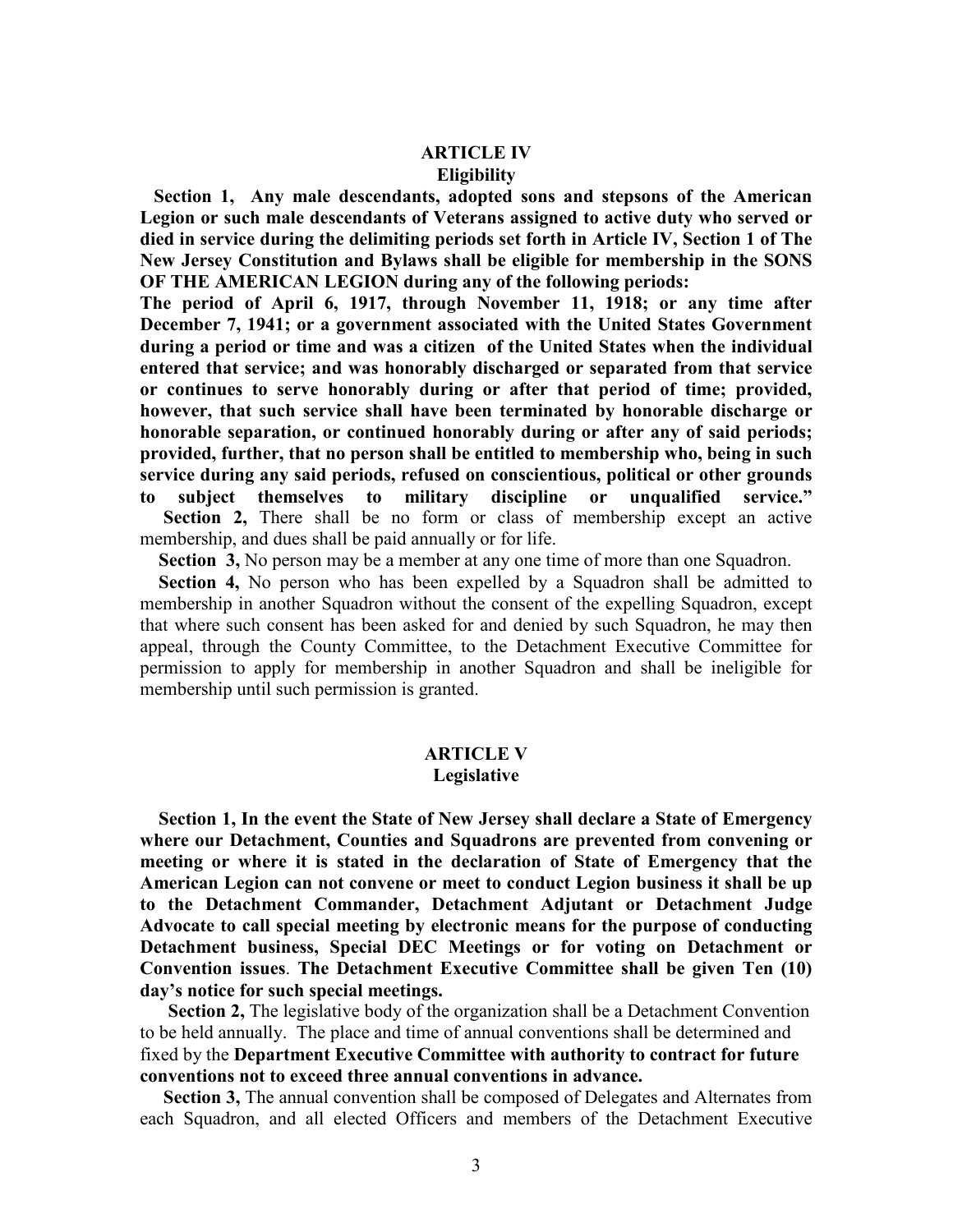Committee. Elected Officers and members of the Detachment Executive Committee shall be designated as Delegates-at-Large. Each Squadron shall be entitled to one delegate and one alternate, and to one additional delegate and one additional alternate delegate for each five (5) members for whom the National, Detachment and County per capita taxes have been paid, and cards delivered to the Detachment Headquarters sixty (60) days prior to the Detachment Convention. The vote of each Squadron shall be equal to the number of delegates to which the Squadron is entitled plus that vote of such Delegate-at-Large belonging to such Squadron. Under no circumstances may a delegate or delegate-at-large cast more than one (1) vote on any subject under consideration. A quorum shall exist when sixty (60) per cent of the Squadrons are represented.

Section 4, The delegates to the Detachment Convention shall be chosen by each Squadron and the credentials of such delegates shall be certified to by the Squadron Commander and Squadron Adjutant. The credentials of the Delegates-at-Large shall be certified by the Detachment Commander and Detachment Adjutant. Such delegates and Delegates-at-Large must be registered with the convention and their registration fees paid to entitle them to vote on matters coming before the convention.

 **Section 5,** When the Convention is not in session the powers of the Detachment not otherwise delegated shall be vested in the Detachment Executive Committee or in a Referendum Caucus as hereinafter set forth.

 **Section 6,** New legislation or major policies beyond the scope of the Detachment Executive Committee shall be decided by Referendum Caucus.

**Section 7, The Referendum Caucus, if and when called, shall supercede the authority** of the Executive Committee in such matters as may regularly be brought before it. It shall be limited in action to such matters as shall have been specified in the call of referendum, and within these limits shall have the same powers as the Detachment Convention.

 **Section 8,** A Referendum Caucus shall be called by a two-thirds vote of regular or special session of the Executive Committee or upon a demand in writing ratified by three County Committees, or upon a demand in writing ratified by not less than ten per cent of the Squadrons in the Detachment, such notice being served upon the Detachment Commander. It shall be mandatory upon the Executive Committee to fix the time and place for such caucus, the time to be within sixty (60) days from the date of receipt of such demand.

 **Section 9,** The call for a Referendum Caucus shall specify the questions to be acted upon, and not less than thirty (30) days notice in writing shall be given to all Squadrons in good standing with the Detachment and to each member of the Detachment Executive Committee.

 **Section 10,** Representation in such caucus shall be based upon the voting strength of the Squadrons as at the time of the last regular convention preceding the said Referendum Caucus, said voting strength to be certified to by the Detachment Adjutant; the credentials of the Delegates to be certified to by the Squadron Commander and Squadron Adjutant, and the credentials of the Delegates-at-Large to be certified to by the Detachment Commander and Detachment Adjutant. Sixty (60) per cent of the active Squadrons shall constitute a quorum.

### **ARTICLE VI**

#### **Administration**

 **Section 1,** The Detachment Officers shall be; A Detachment Commander, five Vice Commanders of equal rank, Adjutant, Assistant Adjutant, Finance Officer, Historian, Assistant Historian, Judge Advocate, Public Relations Director, Chaplain, Master-at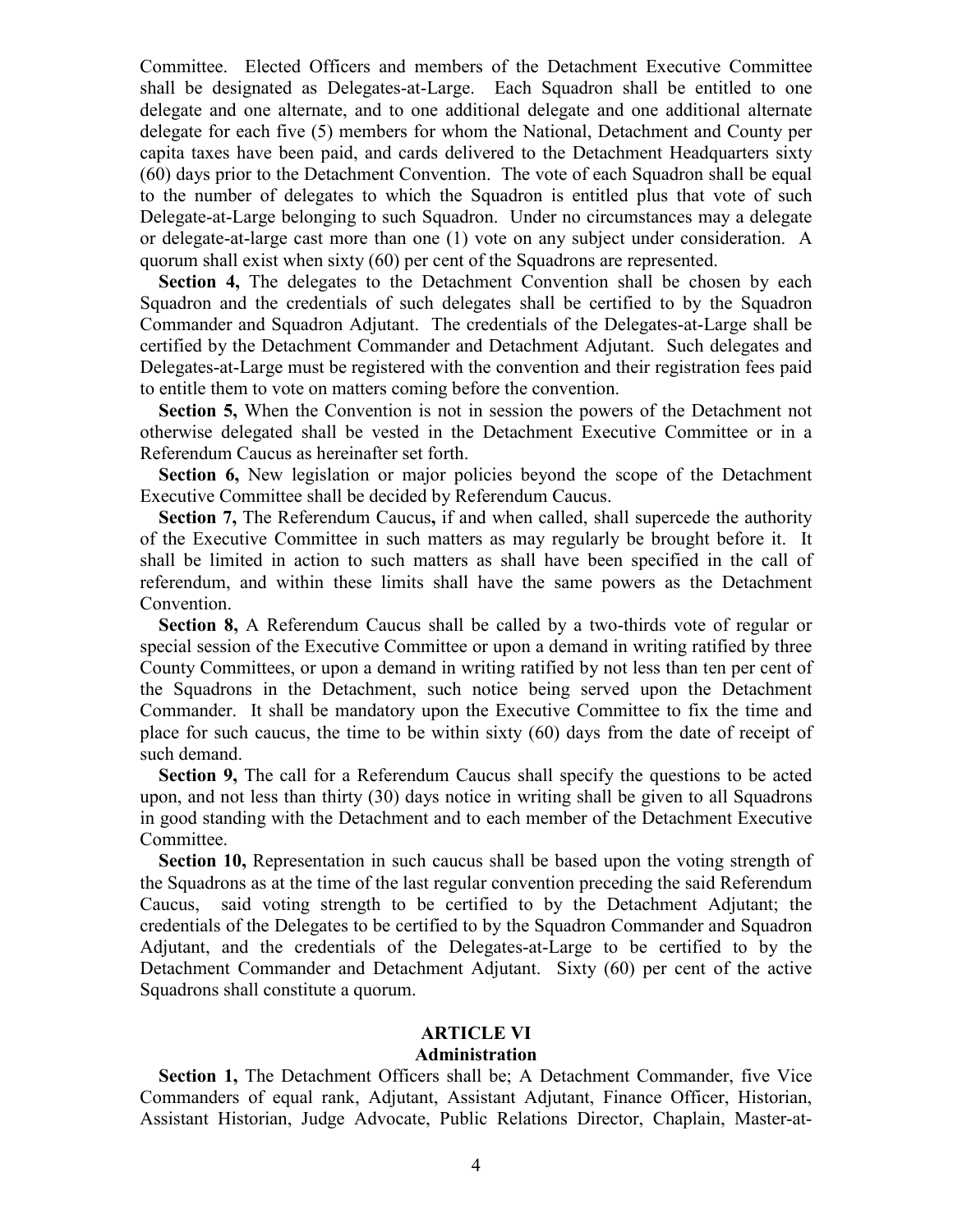Arms, National Executive Committeeman and Alternate National Executive Committeeman. These officers shall be elected annually at the Detachment Convention, except Adjutant, Assistant Adjutant, Judge Advocate, Public Relations Director, Historian, Assistant Historian, Chaplain and Master-at-Arms, who shall be appointed in the manner hereafter prescribed. The National Executive Committeeman and Alternate National Executive Committeeman shall be elected at Detachment Conventions in accordance with the provisions of the National Constitution, and as hereafter provided. The majority vote shall elect. In the event of a vacancy in an elective office, caused by death, resignation or other disability, **the same shall be filled by the Detachment Executive Committee and approved by the Department Executive Committee.**

 **Section 2,** The Detachment Adjutant, Assistant Adjutant, Judge Advocate, Public Relations Director, Historian, Assistant Historian, Chaplain and Master-at-Arms shall be appointed by the Detachment Commander at the first regular organization meeting of the Detachment Executive Committee after each Detachment Convention, **such appointments to be subject to the approval of the Department Executive Committee.** 

 **Section 3,** The elected officers, members-at-large of the Detachment Executive Committee and Past Detachment Commanders shall be Delegates-at-Large of the Detachment Convention with vote. Past Detachment Commanders must qualify as provided in Article VII, Section 11.

 **Section 4,** The office of the Detachment shall be located at a place within the state, which shall be designated by the **Department Executive Committee.**

 **Section 5,** The Elective Detachment Officers shall assume the duties of their respective offices immediately after their election and installation; the appointive officers immediately after the confirmation of their appointments.

 **Section 6,** All Past National Commanders while in good standing in a Squadron in this Detachment, shall be members for life of the Detachment Executive Committee, without vote, and shall also be life delegates to all Detachment Conventions, with vote, to be exercised with their respective Squadrons.

#### **ARTICLE VII**

#### **The Executive Committee**

 **Section 1,** The Detachment Executive Committee shall have jurisdiction in all manner concerning the Detachment and shall be responsible to the Detachment Convention.

**Section 2, The Detachment Executive Committee shall be composed of the elective** officers of the Detachment, the Detachment Adjutant, Assistant Adjutant, Judge Advocate, Historian, Assistant Historian, Chaplain Public Relations Director, Master-at-Arms, the National Executive Committeeman and Alternate National Executive Committeeman, and one Member at Large and one Alternate Member at Large from each county.

 **Section 3,** The elective Officers of the Detachment and the National Executive Committeeman shall be members of the Detachment Executive Committee with vote during their terms of office. The Adjutant, Assistant Adjutant, Judge Advocate, Historian, Assistant Historian, Chaplain, Public Relations Director, and Master-at-Arms shall be members of the Detachment Executive Committee without vote during their terms of office. The Alternate National Executive Committeeman shall be a member of the Detachment Executive Committee during his term of office, but shall have the right to vote only in the absence of the National Executive Committeeman.

 **Section 4,** Members at large of the Detachment Executive Committee shall be members of the Detachment Executive Committee for a term of three (3) years or until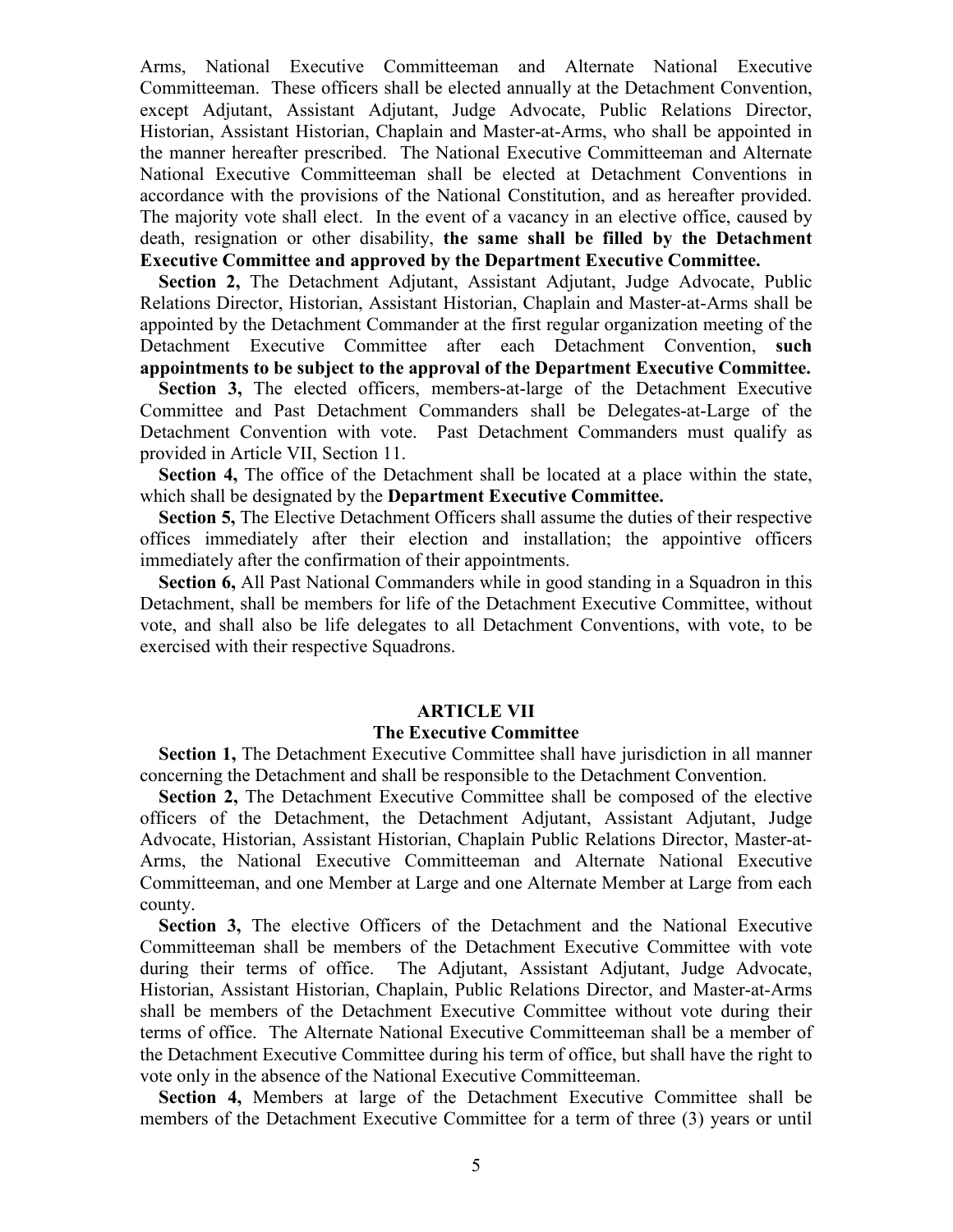their successors shall have been chosen as herein elsewhere provided. They shall have the right of vote, Alternate Members at Large shall be members of the Detachment Executive Committee without vote, except in the absence of the Member at Large for whom the said Alternate member is the direct alternate. In the event of the absence of a Member at Large his direct Alternate shall vote in his stead.

 **Section 5,** The Alternate Members at Large of the Detachment Executive Committee shall be the County Commanders of the several counties of the Detachment during their terms of office. Each County Commander shall be the direct alternate of the Member at Large elected from the same County.

 **Section 6,** Members at Large of the Detachment Executive Committee shall be elected at a County meeting, in their respective Counties, of the County delegates of the Squadrons of the County, the said meeting to be held prior to the Detachment Convention. In the event that a County fails to elect a Member at Large to the Detachment Executive Committee then it shall be the duty of the delegates to the Detachment Convention from the Squadrons within that County to elect such Member at Large at a county caucus to be held at the time and place of Detachment Convention. A majority vote of the delegates present at the Convention shall govern. A Detachment Officer, designated by the Detachment Commander, shall preside at such election and shall certify the correctness of the election. Members at Large shall take office immediately following the close of the Detachment Convention.

**Section 7,** Vacancies occurring by reason of resignation, death or disability of any Member at Large of the Detachment Executive Committee shall be filled by election for the unexpired term, and such election shall be held at a meeting of the County Committee called for that purpose, provided that not less than ten (10) days notice shall be given to all accredited delegates to the County Committee.

**Section 8,** The election of a Member at Large by a County Committee in accordance with the provisions of Section 6 or Section 7 of this Article, shall be certified to the Detachment Executive Committee by the County Commander and County Adjutant.

 **Section 9,** Members at Large of the Detachment Executive Committee who shall fail to attend three (3) consecutive regular meetings of the Detachment Executive Committee without cause may be considered to have resigned provided that the Detachment Executive Committee shall be resolution so declare.

 **Section 10,** Members at Large of the Detachment Executive Committee shall have the status of Department Officers.

**Section 11, Past Detachment Commanders while in good standing in a Squadron of** this Detachment, shall be life members of the Detachment Executive Committee, without vote.

#### **ARTICLE VIII**

#### **County Committee**

**Section 1,** For the purpose of co-ordinating and unifying the work and activities of local Squadrons and exercising a general supervision over such Squadrons, there shall be a County Committee in each County which shall be responsible to the Detachment Executive Committee.

**Section 2,** The County Committee shall be composed of at least one (1) delegate from each Squadron in the County and such additional delegates as the County Constitution shall provide.

**Section 3,** The delegates to the County Committee shall be chosen by each Squadron.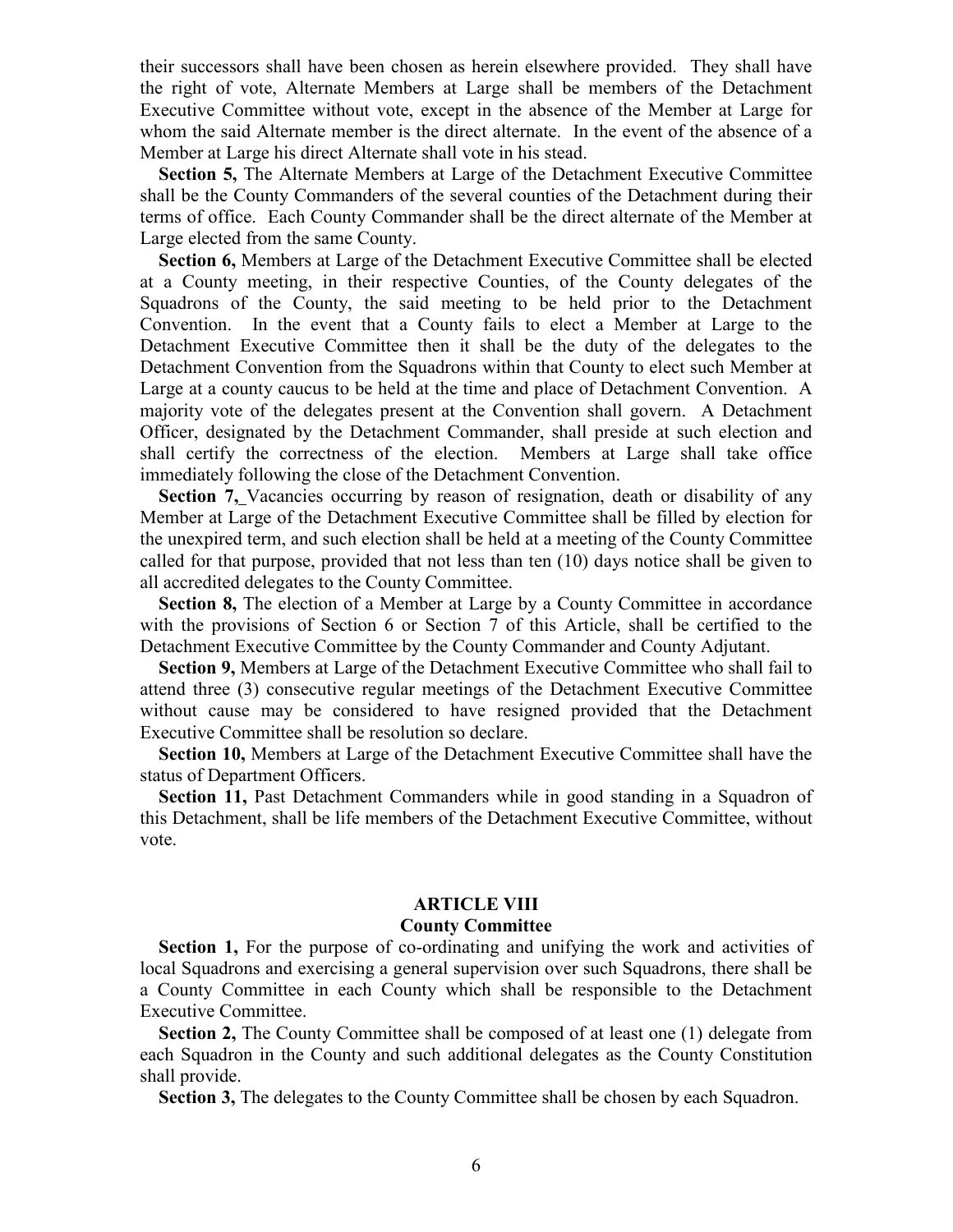**Section 4,** The County Committee shall elect a County Commander, a County Adjutant, a County Finance Officer, and such other officers as are deemed necessary; provided such County Committee may, at its discretion, have its County Adjutant appointed by its County Commander. All Elective Officers of the County Committee shall be qualified delegates thereof. It shall make its own By-Laws and appoint such committees as shall be deemed advisable from time to time to carry out the work of the County Committee.

 **Section 5, All applications for temporary and permanent Squadron charters within the County must be submitted to the County Committee, which shall forward the same to the Detachment Executive Committee, together with its recommendations and a statement of its reasons therefore, once approved by the Detachment Executive Committee together with its recommendations and a statement of its reasons shall be forwarded to the Department Adjutant and recorded for the next regular meeting of the Department Executive Committee for approval or disapproval.**

### **ARTICLE IX**

#### **Squadrons**

 **Section 1,** The local unit shall be termed the Squadron, which shall have a minimum membership of ten (10) and shall be duly chartered as herein provided. Applications for temporary and permanent Squadron charters shall be made through the County Committee of the County in which the proposed Squadron is located. The County Committee shall forward such application with its recommendations for approval or disapproval and a statement of its reasons therefore to the Detachment Executive Committee for examination and approval or disapproval. **If approved by the Department Executive Committee, it shall be forwarded to National Headquarters for the issuance of a charter. No application for a Squadron shall be approved if the said Squadron shall be named in honor of any living person.**

 **Section 2,** The government and administration of the local Squadron shall be in accordance with the Constitution and By-Laws adopted by such Squadrons, provided however, that nothing contained therein shall conflict with the National or Department Constitution and By-Laws. **(Suggested form for Squadron Constitution and By-Laws can be found in the Post Officers Guide and Manual of Ceremonies, pages 108 thru 113).**

 **Section 3,** Each Squadron shall be the judge of the qualifications of membership therein and shall have the authority to expel or suspend any member for conduct prejudicial in the interests of SONS OF THE AMERICAN LEGION or THE AMERICAN LEGION, subject to his rights of appeal in writing within thirty (30) days to the County Committee. The finding of such Committee after a fair hearing shall be referred to the Detachment Executive Committee and then shall be referred to the **Department Executive Committee for final action.**

 **Section 4, The Department Executive Committee or Detachment Executive Committee may suspend, cancel or revoke a Squadron Charter. The action taken by the Department Executive Committee shall be final and conclusive unless an appeal is taken to the National Executive Committee within thirty (30) days from the date of said suspension, cancellation or revocation.** The action taken by the National Executive Committee upon appeal shall be final.

**Section 5,** Any Squadron failing to meet the obligations imposed upon it by the Constitution and By-Laws of the County, Department or National body, or ceasing to function for six (6) months as an SONS OF THE AMERICAN LEGION SQUADRON,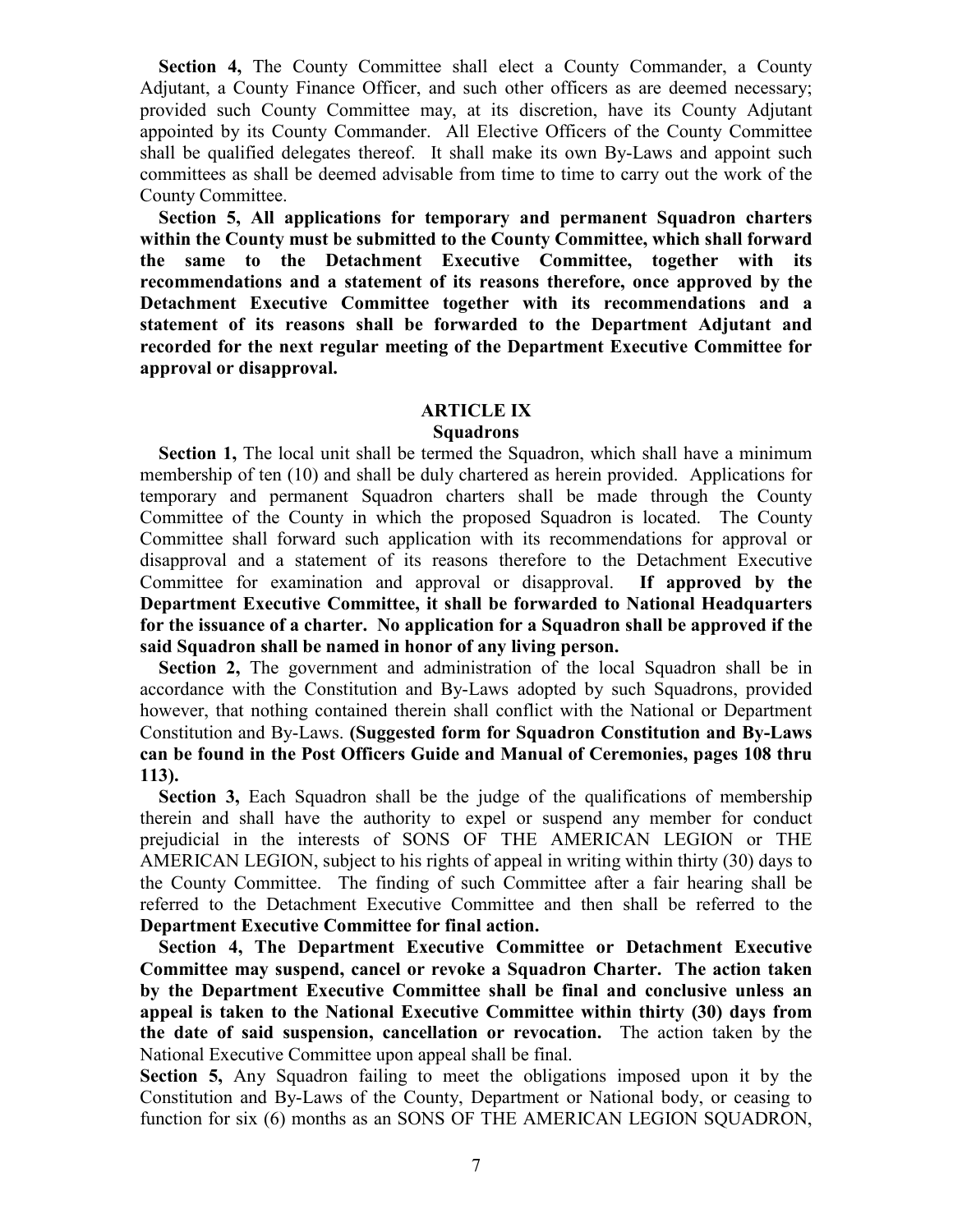or voluntarily ceasing to function as a Squadron, or merging with one or more other Squadrons, or refusing to pay County, Detachment and National per capita dues, or under other such conditions as might make such action necessary, shall upon order of the Detachment Executive Committee surrender its charter for cancellation. Upon failure to surrender such charter, immediate steps may be taken for its revocation, suspension or cancellation. The procedure for suspension, cancellation or revocation of a Squadron charter shall be in accordance with the Uniform Code of Procedure approved by the National Executive Committee. **(The Uniform Code of Procedure for Revocation, Cancellation or Suspension of Squadron Charters can be found in the Post Officers Guide Manual of Ceremonies).**

 **Section 6,** Upon revocation, cancellation or suspension of the charter of a Squadron, said Squadron shall immediately cease operations and upon revocation or cancellation shall turn over its charter to the Parent Post Commander or Detachment Executive Committee, and the Department Executive Committee is authorized, empowered and directed by and through its duly authorized agent (Post Commander or Department Executive Committeeman) to take possession, custody and control of all the records, finances and assets of said Squadron; provided, however, that nothing herein shall be construed as requiring the Department to take over or assume any financial responsibility as to such property.The Detachment Executive Committee may provide for the transfer of the members in said Squadron to other Squadrons, of their choice, subject to the approval of such other Squadrons.

 **Section 7,** Any member of a Squadron of this Detachment may transfer his membership to another Squadron, provided he is in good standing, his current year's dues and other financial obligations to the Squadron have been paid and he is elected to membership in the Squadron to which he desires to transfer, and that such transfer is obtained in accordance with the procedure provided in the By-Laws.

## **ARTICLE X**

#### **Dues**

**Section 1, Each Squadron shall pay annually to the Detachment of New Jersey and** their respective County Committees, such amounts as may be determined at the National and Detachment Conventions and by their respective County Committees annual meetings, on each of its individual members for the Detachment, National and County per capita tax.

 **Section 2,** Any proposed increase in per capita tax or assessments by the Detachment of New Jersey, shall be submitted in writing to each Squadron in good standing and to each member of the Detachment Executive Committee not later than sixty (60) days prior to Detachment Convention or Referendum Caucus.

 **Section 3,** Squadrons failing to pay National, Detachment and County per capita tax, or any of them, for at least ten  $(10)$  members on or before February  $28<sup>th</sup>$  of each year, shall ipso facto stand suspended on February  $28<sup>th</sup>$ , but may be reinstated at any time not less than thirty (30) days before the Detachment Convention on approval of the County Committee and the Detachment Executive Committee.

 **Section 4,** The moneys collected for Detachment, National and County per capita tax by the Squadrons shall be the property respectively of the National and State Detachment and the County Committee; and the State Detachment. **The Department Executive Committee**, Detachment and/or the **County Legion Committee** or Detachment County Committee shall have the right at any time to audit the books of any Squadron and to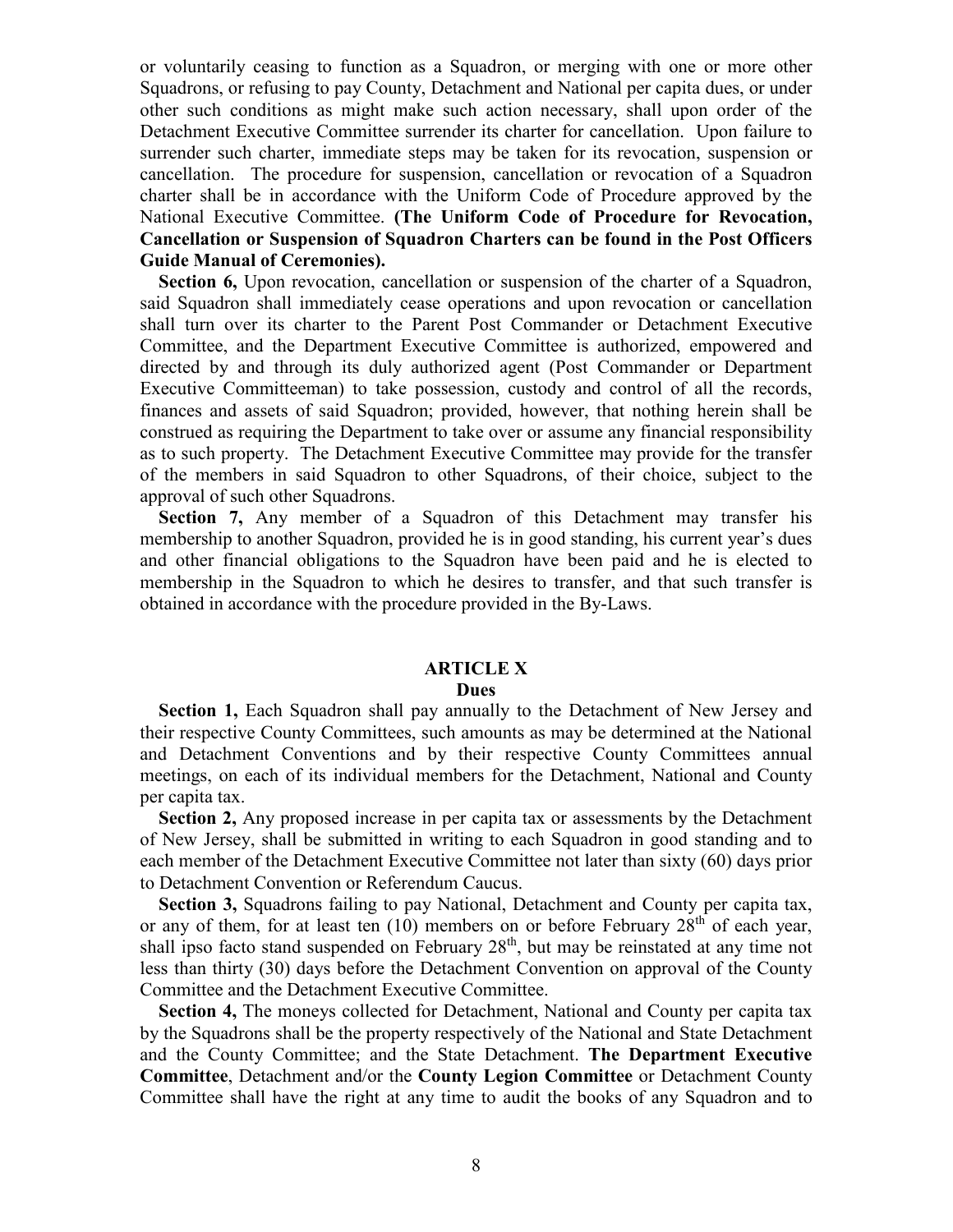require payments of any moneys so collected for National, Detachment and County per capita tax.

**Section 5,** Annual dues shall be payable October 20<sup>th</sup> of each year for the succeeding calendar year.

**Section 6, A** Squadron may charge its members such initiation fee as it may provide in its By-Laws.

**Section 7,** A member whose dues for the current year have not been paid by January first shall be classed as delinquent. If his dues are paid on or before February first, he shall be automatically reinstated. If he is still delinquent after February first, he shall be suspended from all privileges. If he is still under such suspension on June thirtieth of such year, his membership in SONS OF THE AMERICAN LEGION shall be forfeited. A member so suspended or whose membership has been so forfeited may be reinstated to active membership in good standing by vote of the Squadron and payment of current dues for the year in which reinstatement occurs. Provided, however, that the Squadron, Detachment and the National Detachment may waive the provisions hereof, upon payment of dues for the year in which reinstatement occurs, with reference to former members who have been prevented from the payment of dues by reason of active military service.

### **ARTICLE XI**

#### **Change of Residence**

**Section 1,** Any member in good standing in a Squadron removing from his Detachment shall be entitled to a certificate from his Squadron stating his/her membership and the duration thereof.

#### **ARTICLE XII**

#### **Representation at National Convention**

 **Section 1,** Delegates to the National Convention shall be chosen at the Detachment Convention immediately preceding such National Convention, in such manner as shall be provided by said Detachment Convention; provided that in the event the dates set for the Detachment Convention shall be subsequent to the dates set for the National Convention then and in the event said delegates shall be chosen by the Detachment Executive Committee at a meeting of the said Committee to be held at least two (2) weeks prior to the National Convention, in accordance with such rules as may be provided by said Detachment Executive Committee.

#### **ARTICLE XIII**

#### **National Executive Committee**

 **Section 1,** Detachment Conventions shall elect a representative and an alternate to serve on the National Executive Committee. The term of such representative and alternate shall be for two years. The term of office of the representative and alternate shall commence immediately upon adjournment of the National Convention in the year of their election and shall end at the adjournment of the second next succeeding convention, or until their successors shall have been elected at the next regular Detachment Convention following the National Convention, where such Detachment Convention is scheduled to conduct its business on a date after the National Convention.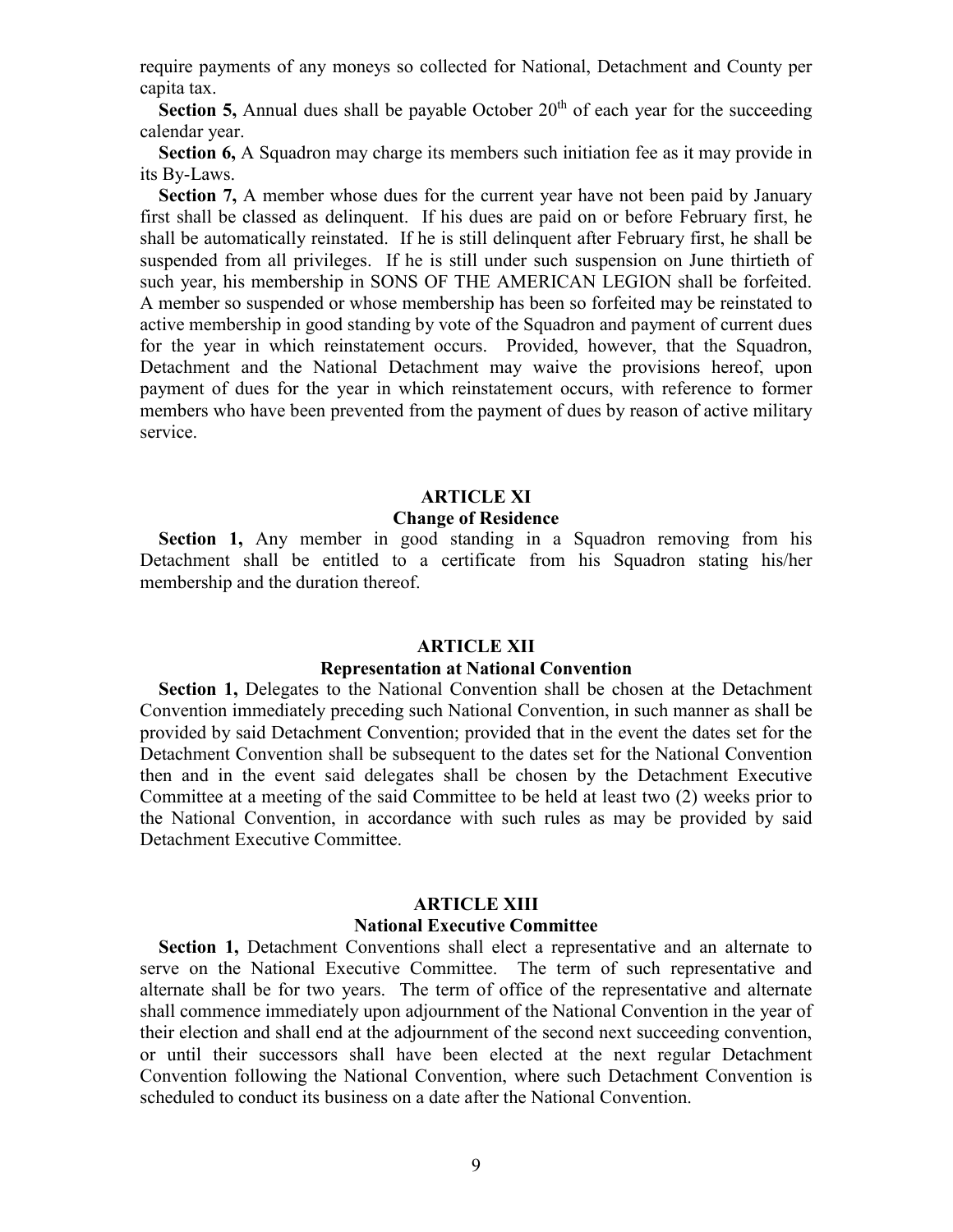#### **ARTICLE XIV Auxiliary**

 **Section 1,** THE AMERICAN LEGION, Department of New Jersey, recognizes an Auxiliary organization, known as "THE AMERICAN LEGION AUXILIARY, Department of New Jersey."

 **Section 2,** The Auxiliary shall be governed in this Department of THE AMERICAN LEGION by such rules and regulations as may be prescribed by the National Executive Committee and thereafter approved by this Department.

#### **ARTICLE XV Amendments**

 **Section 1,** This Constitution may be amended at any Detachment Convention or Referendum Caucus by a vote of two thirds of the total authorized representation thereat, provided that proposed amendment shall be mailed by the Detachment Adjutant to each Squadron and to each member of the **Department Executive Committee** and Detachment Executive Committee at least thirty (30) days prior to the Detachment Convention or Referendum Caucus; and provided further, that this Constitution may be amended by the unanimous vote of those present at the closing business of any Detachment Convention, after at least one (1) hour's notice to the Convention, by reading from the platform. **Once approved copies shall be delivered to the Department Commander, Department Adjutant and Department Judge Advocate, and shall be provided to the Department Executive Committee to make such recommendations and proposals they deem necessary. The Department Executive Committee will approve or disapprove at the next regular meeting of the Department executive Committee meeting, it shall require two-thirds vote to be approved, if the amendments are disapproved they will be sent back to the Detachment Adjutant with reasons and recommendations for approval.**

 **Section 2,** No proposed amendment shall be submitted through the Detachment Adjutant to the several Squadrons of this Detachment and members of the Detachment Executive Committee as provided in Section 1 of this Article unless said proposed amendment shall have first been submitted by a County Convention, County Executive Committee or a standing or special committee of this **Detachment**.

Section 3, Article IV, Section 1, of this Constitution shall be deemed amended at such time as Article IV, Section 1, of the National Constitution shall be properly and duly amended.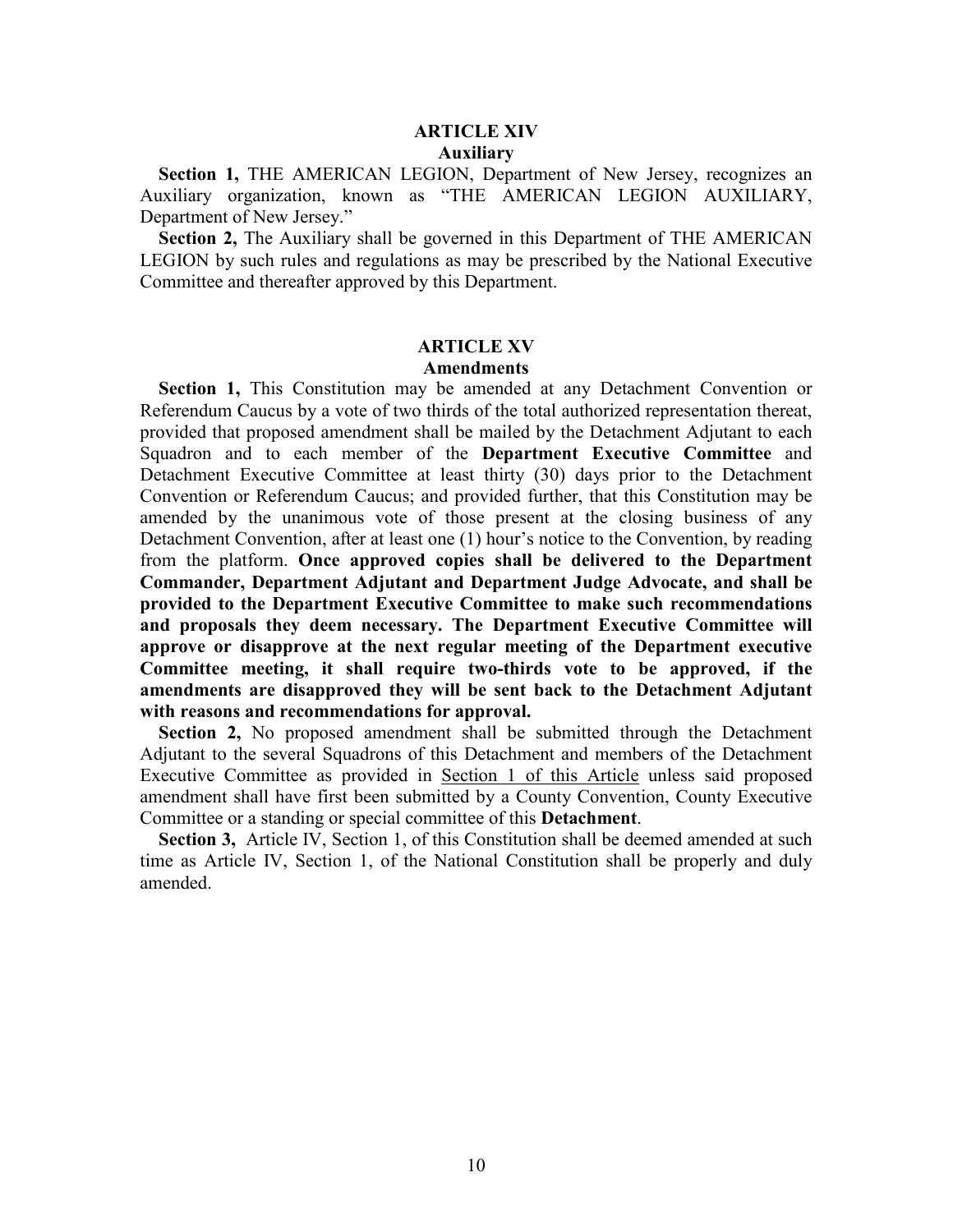## **BY-LAWS OF THE SONS OF THE AMERICAN LEGION DETACHMENT OF NEW JERSEY**

### **ARTICLE 1 Duties of Officers**

 **Section 1,** The Commander shall preside at the Detachment Conventions, all Referendum Caucuses, and all meetings of the Detachment Executive Committee. He shall see that the provisions of the National and Detachment Constitutions are properly administered, and that all laws, regulations and policies established thereunder are observed. In cooperation with the Executive Committee of the Detachment he shall be responsible for the enforcement of discipline and maintenance of good conduct in the several Squadrons of the Detachment. He shall appoint, subject to the approval of the Detachment Executive Committee, the following standing committees, and such and such other committees as may be provided for from time to time; Standing Committees and Commissions to be on Americanism, Awards and Contests, Children & Youth, Finance, Internal Organization, Legislation, Membership, National Security, Publicity and Rehabilitation. The Commander shall be a member ex officio of all committees.

**Section 2,** An Adjutant shall keep a record of all meetings of the Executive Committee and prepare the same for permanent record in a book kept for that purpose. He shall under the direction of the Commander, cause notice to be given of all meetings. He shall keep a record of all Squadrons in the Detachment and lists of all officers thereof. He shall receive from the local Squadrons all payments of National and Detachment per capita taxes, and any assessment that may be levied upon such Squadrons, and shall keep records of all monies received and disbursed.

 The Adjutant shall deposit all monies received from all sources in a State or National Bank approved by the **Department Finance Committee and the Department Executive Committee,** and shall keep a proper record of the same.

 He shall institute a voucher system, subject to the approval of the Detachment Executive Committee, for the payment of all expenses and indebtedness of the Detachment, and all such vouchers must be signed by the Adjutant and countersigned by the Commander and/or the Finance Officer.

 He will keep all the Detachment Officers and all the Squadrons in the Detachment advised of the information, suggestions and requests from National Headquarters, and shall use a bulletin to all Squadrons in the Detachment when necessary.

 He shall render a statement to the **Department** and Detachment Executive Committee at each meeting and keep all books of records and accounts in readiness for audit or examination at all times.

 **Section 3,** The Assistant Detachment Adjutant shall perform such duties as might be assigned to him by the Detachment Adjutant, In the absence of the Detachment Adjutant, the Assistant Detachment Adjutant shall perform the duties of the Detachment Adjutant.

 **Section 4,** The Finance Officer shall make disbursements which are legally due from the Detachment upon presentation by the Adjutant by voucher, signed by the Adjutant and countersigned by the Commander and/or Finance Officer, subject to the provisions of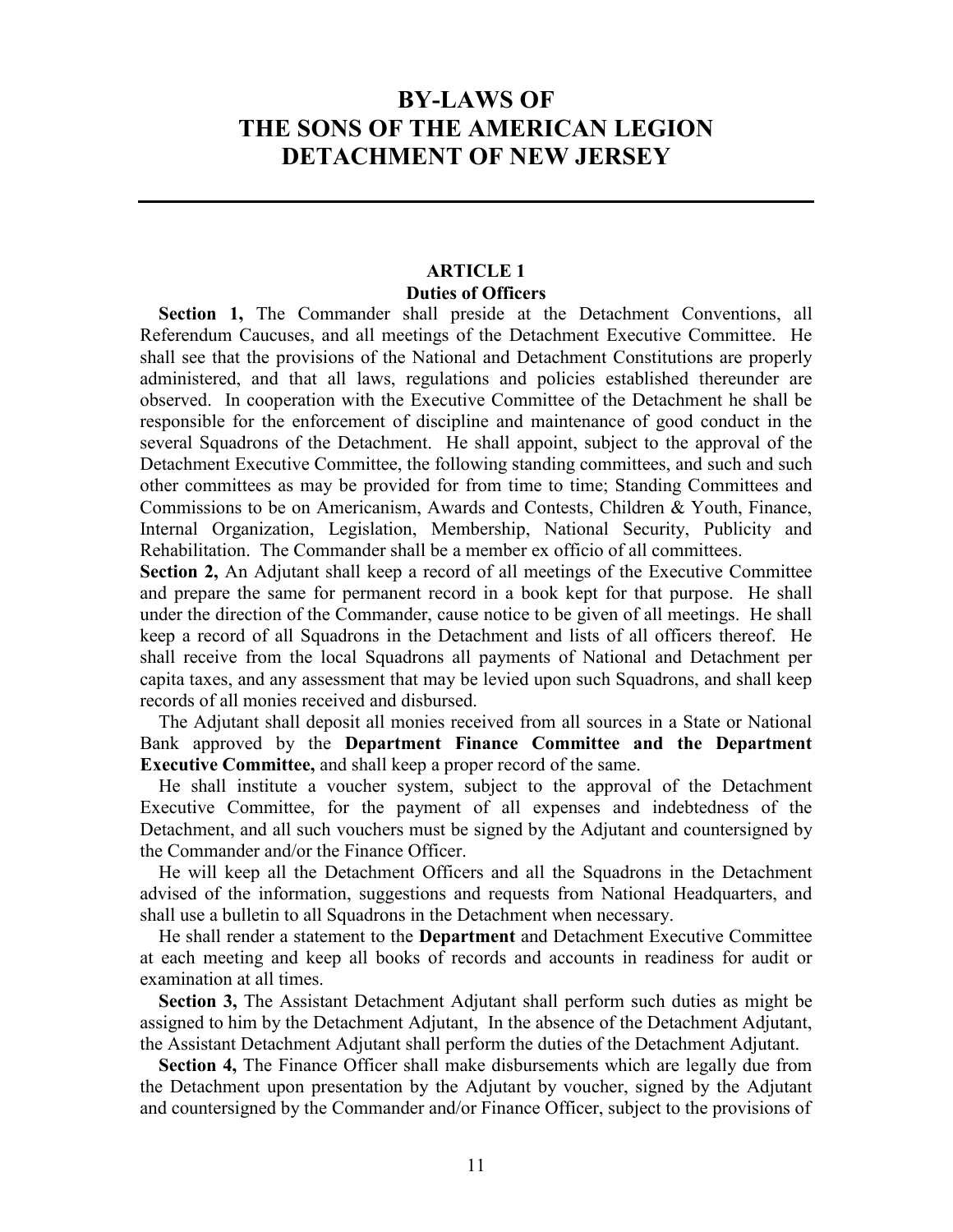the budget. No moneys shall be paid out except by check signed by the Finance Officer or Commander and countersigned by the Adjutant after the checks have been completely processed.

 In the event of a vacancy caused by death, resignation or disability of either the Finance Officer or the Commander, the National Executive Committeeman is empowered to sign or countersign checks. This authorization shall be in effect until the existing vacancy is filled as provided herein by Article VI, Section 1, of this Constitution. All checks must bear the signature and countersignature of two of the Officers herein designated.

 **Section 5,** The Historian and Assistant Historian shall collect from year to year all records and data of value and interest for Detachment Headquarters of THE SONS OF THE AMERICAN LEGION, and shall compile, during his term of office a complete history of the year's activities. He shall also assist County and Squadron Historians so as coordinate and unify the work of these officials, and shall have such other duties as the Detachment Executive Committee shall prescribe.

 **Section 6,** The Chaplain shall perform such divine and nonsectarian services as may be necessary, adhering to such ceremonial rituals as may be recommended by the Detachment Executive Committee from time to time. He shall perform such other duties pertaining to his office as may be, from time to time, required of him.

 **Section 7,** The Master-at-Arms shall act as Sergeant-at Arms of the Convention or Referendum Caucus. He shall see that none but the members of the Convention or Caucus participate in the business of the Detachment Convention or Caucus, and to that end shall inform himself as to the identity of those who are members thereof. He shall, with the approval of the Commander, appoint as many assistants pro tempore as required, and he/she shall perform such other duties as may be required of him by the Commander or by enactment of the Convention or Caucus.

 **Section 8,** The Detachment Judge Advocate shall advise the Detachment Officers and the Detachment Executive Committee on all legal matters, including the construction and interpretation of the Detachment Constitution and By-Laws and shall perform such other duties as are usually incident to the office.

**Section 9,** The retiring Commander and retiring Adjutant shall stand ipso facto members of the Detachment Executive Committee for the ensuing year, but shall have no vote as such.

#### **ARTICLE II**

#### **The Executive Committee**

 **Section 1,** The powers of the Detachment Executive Committee shall be divided into three (3) groups, namely, Legislative, Executive and Judicial.

 **Section 2, Legislative –** The Detachment Executive Committee shall have power to initiate matters of policy, create programs and establish rules and regulations for the conduct of the Detachment. It shall have power to appropriate the funds of the Detachment in such manner and to such extent as is fixed by the Detachment Convention or Referendum Caucus, and shall cause a budget to be compiled annually, which shall cover the expenditures of the Detachment for the fiscal year from September  $1<sup>st</sup>$  to August  $31^{st}$ . The budget for any year shall not be accepted prior to July  $1^{st}$  nor subsequent to August  $31<sup>st</sup>$  in the year next proceeding. A two-thirds vote shall be necessary to adopt such a budget. The Detachment Executive Committee shall have power to raise funds for the financing of any specific cause but it shall not have the power to increase or decrease the per capita tax as fixed by the Detachment Convention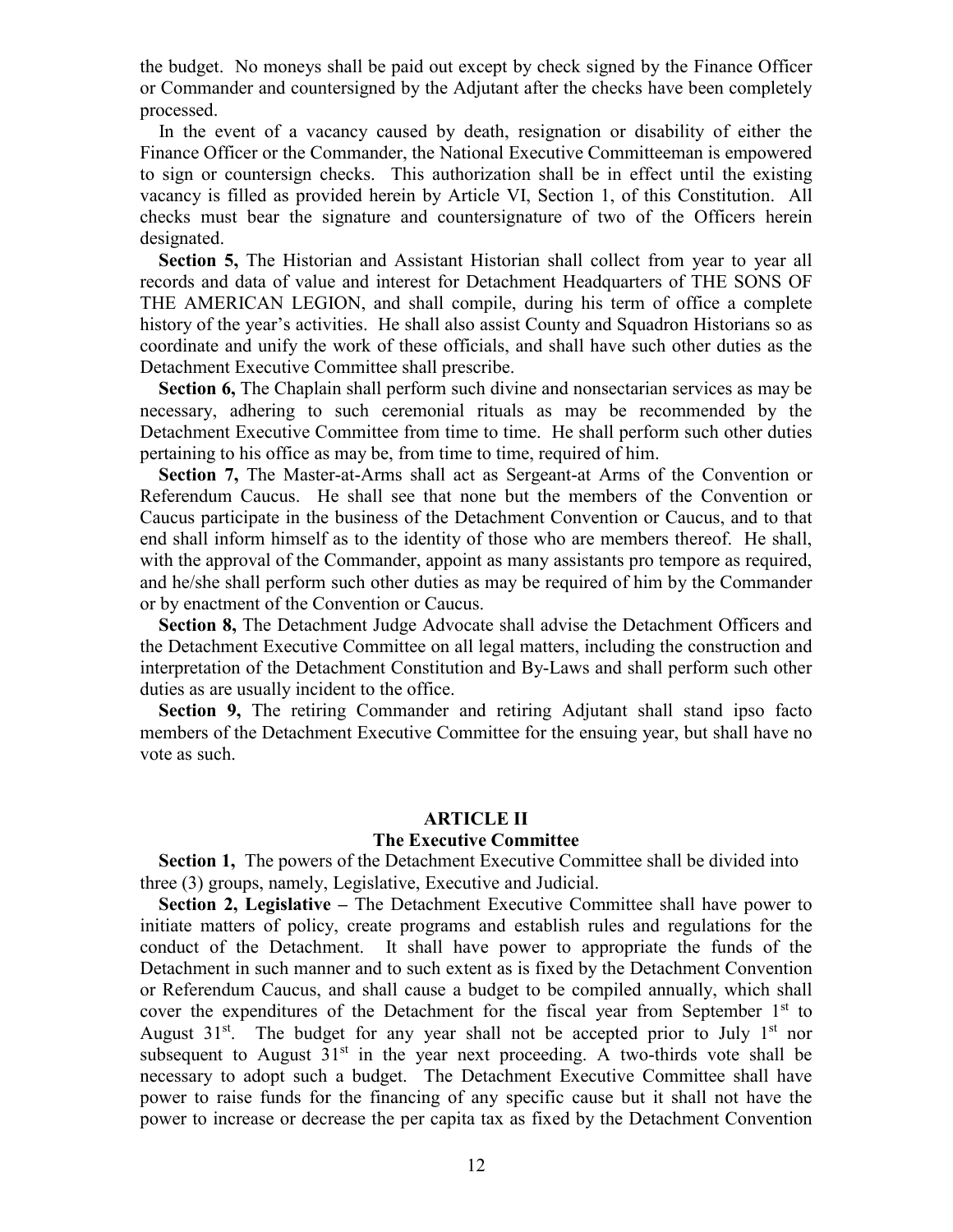or Referendum Caucus, nor shall it have the power to divert any funds raised by per capita tax to purposes other than those specified in the annual budget. This budget shall appropriate all monies accruing from per capita taxes but shall not contemplate an expenditure of more than ten percent in excess of the estimated income or the Detachment from per capita taxes, such estimate being based upon the total paid up membership as at the close of the preceding year, plus such unexpended balances as may occur, and plus income from sources other than per capita tax accruing to the Detachment. The budget when finally adopted shall not be amended to increase any appropriations of rent or other fixed charges. Amendments to the budget shall not be made prior to April meeting in any year, and after that date amendments shall only admit of reapportionment of funds and shall not increase the grand total appropriation for the year, except upon certification of the **Department Finance Officer** in an audited report if it shall be shown that the actual income from all sources is greater than the income contemplated by the budget then in that event it may increase the total appropriations by the amount of income in excess of the previous appropriation.

Section 2A, The Detachment Finance Committee shall be created by the Detachment Reorganization Meeting (Committee on Committee) of each year. The purpose of this committee shall be to create, maintain and report the annual Detachment Budget. The Committee is shall present the proposed budget at the April meeting to be voted upon as stated in Section 2 of this Article. A majority vote thereof is required to approve the budget. The committee shall consist of at least five (5) members of the Detachment, including a chairman. The meetings shall be open to all SAL members in the state of New Jersey.

 Section 2B, Should the Department Finance Committee or The Department Executive Committee not approve the budget, the Detachment Finance Committee shall reconcile with the Detachment with reasons for rejection. The Detachment Finance Committee shall provide a corrected budget within thirty (30) days for approval by the Department Finance Committee.

 Section 2C, The Detachment of New Jersey is empowered to compensate budgeted expenses incurred during the administrative year, this providing that the type of expense is in the approved budget and is approved by the Detachment Executive Committee for disbursement. Any member can be denied from the detachment monetary funds for failure to turn in funds from a Detachment Fund raiser or failure to to return items of the Detachment to the proper personnel in charge of it.

 Section 2C, Disbursement of dues shall be done by the annual budget comprised by the Detachment and approved by the Department Finance Committee.

 Section 3, The Department Executive Committee shall have the power to ratify the acts of Detachment officials or representatives of the Detachment, including the Detachment's representative on the National Executive Committee. It shall have the power to validate or invalidate the action of any County Committee or any Squadron in such matter as shall exceed the jurisdiction of such County Committee or any Squadron in such matters, as shall be prejudicial to the good name of THE AMERICAN LEGION.

 Section 3a, The Department Executive Committee shall have the power ratify all Detachment candidates and proposed Detachment appointments for the upcoming year sixty (60) days prior to the Detachment Convention.

 **Section 4,** The Detachment Executive Committee shall be responsible for the management of the Detachment. It shall have the power to delegate authority to several Standing Committees and Commissions upon recommendation of the Detachment Commander. It shall further have power to approve a Detachment Adjutant, Assistant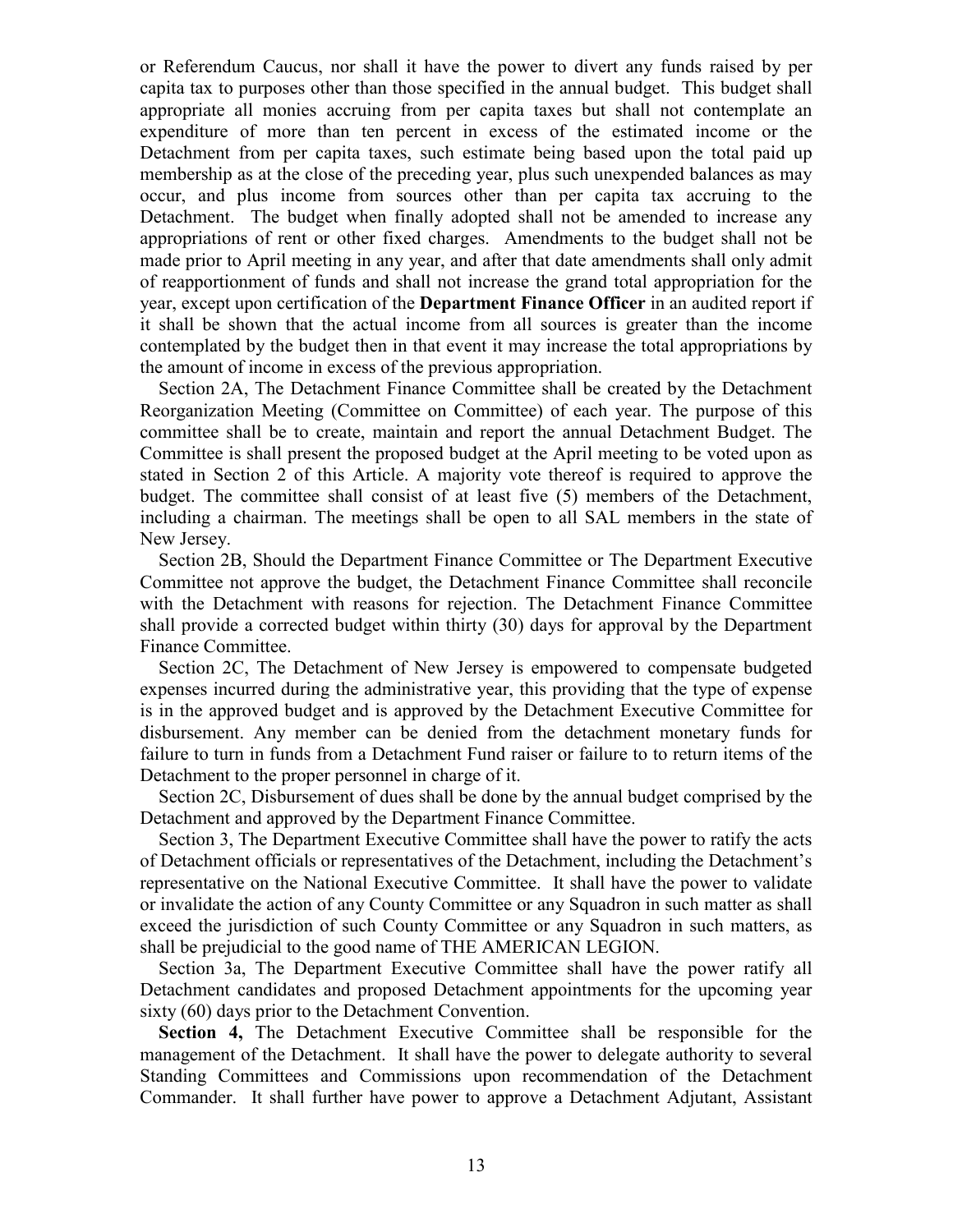Detachment Adjutant, Detachment Judge Advocate, Detachment Public Relations Director, Detachment Historian, Detachment Chaplain and Detachment Master-at-Arms.

**Section 5,** Except in the case of expulsion or suspension of a member, or in the case of the suspension, cancellation or revocation of Squadron Charters, the procedure for which is elsewhere herein provided for, in all questions in dispute or matters calling for disciplinary action as between individuals or Squadron within one County, proper hearings shall be held by the County Committee involved and their findings submitted to the Detachment for approval. In all other questions of dispute or disciplinary action not otherwise provided for, original jurisdiction shall lie with the Detachment Executive Committee, with appeal to the Detachment Convention or Referendum Caucus. **Further appeal can be made through the Department Adjutant for a hearing by the Department Executive Committee.** 

**Section 6, Regular meetings of the Executive Committee shall be held at least five (5)** times in each administrative year, one of such meetings to be held immediately preceding the Detachment Convention in each year.

 **Section 7,** Special meetings shall be held at the call of the Chair or by written request of three (3) members of the Executive Committee. Ten (10) days notice shall be given of such special meeting, and any business may be transacted at such meeting as may properly come before the Executive Committee.

 **Section 8,** The Detachment Commander or Acting Commander shall preside at all meetings of the Executive Committee. The place of holding the meetings, unless otherwise designated by the Executive Committee, shall be at **Department Headquarters**. A quorum of the Executive Committee shall consist of the Commander or Acting Commander and at least seven (7) County representatives.

#### **ARTICLE III**

#### **The County Committee**

**Section 1,** The County Committee shall exercise supervisory powers over the Squadrons within its jurisdiction. It shall have the power to create rules and regulations and adopt such legislation as may be essential to the proper conduct of its affairs. It shall have the authority to levy a tax on all Squadrons within its jurisdiction for the purpose of carrying on its proper functions, and to set such tax, a two-thirds vote of the County delegates present shall be needed at the annual meeting of the County.

**Section 2, The County Committee shall be subordinate to the Detachment Executive** Committee and shall forward to the Detachment Executive Committee for approval all resolutions or plans which affect territory beyond its own jurisdiction. It shall have authority to hear charges against Squadrons or individuals and to take disciplinary action thereon, provided that such charges shall have been made in writing and a copy of them served upon the defendants not less than fifteen (15) days prior to the hearing; and further provided that notice of such hearing in writing shall have been served upon the members of the Committee not less than five (5) days prior to such hearing. A two-thirds vote of all members present shall govern. Nothing herein contained shall give the County Commander the right to suspend, cancel or revoke a Squadron charter, nor the right to expel or suspend a member of a Squadron from membership in THE SONS OF THE AMERICAN LEGION except that such County Committee may hear appeals by a member expelled or suspended by a Squadron.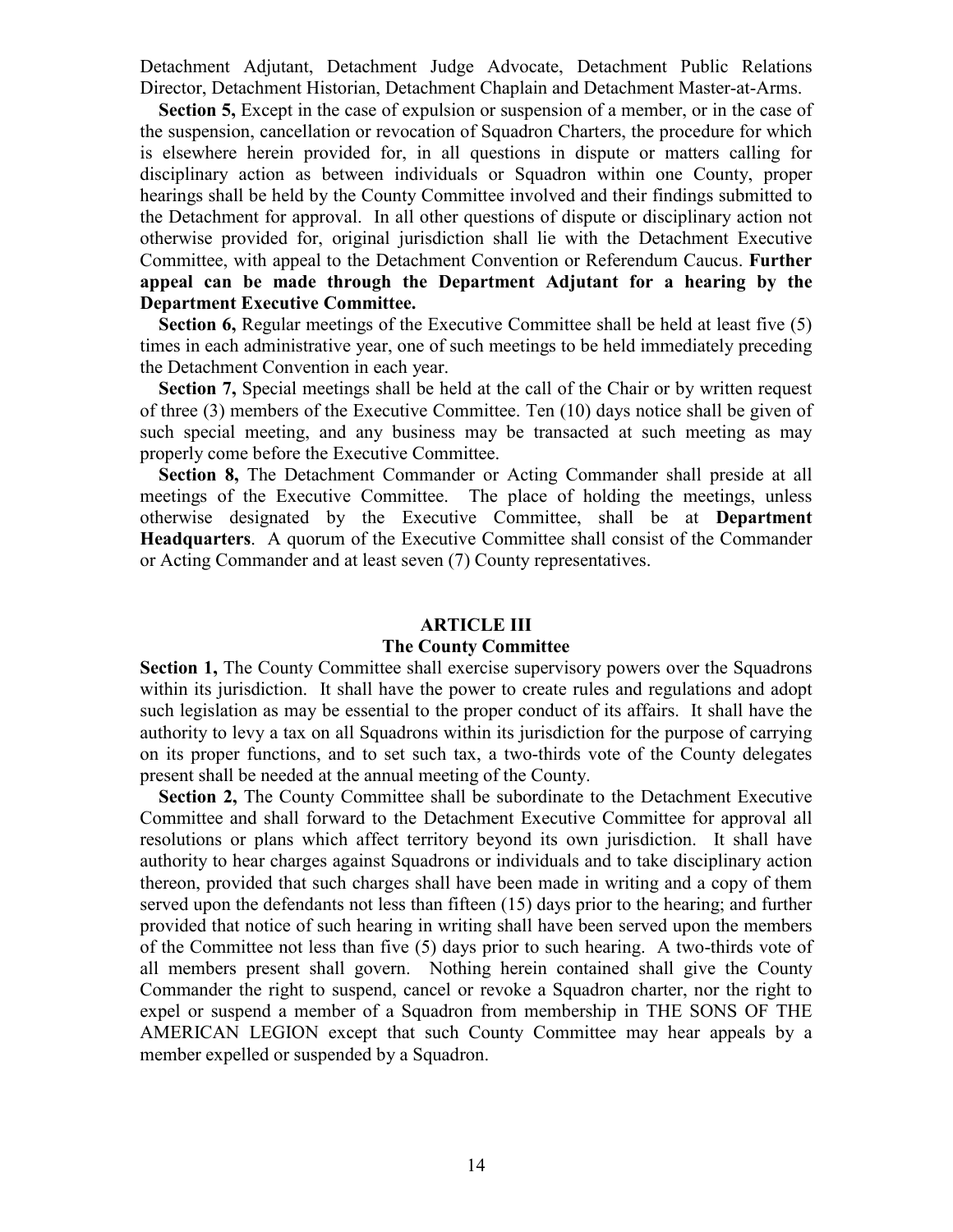#### **ARTICLE IV Discipline of Squadron Members**

 **Section 1,** Each Squadron of THE SONS OF THE AMERICAN LEGION shall be the judge of its own membership, subject to the restrictions of the Constitution and By-Laws.

 **Section 2,** Members may be suspended or expelled from the SAL only upon a proper showing of cause. Charges shall be based on disloyalty, neglect of duty, dishonesty and/or conduct unbecoming a member of THE SONS OF THE AMERICAN LEGION. All charges must be made under oath in writing by the accusers and no member in good standing shall lose his membership until given a fair trial in such a manner and form as the Detachment Constitution and the Detachment Executive Committee shall prescribe.

 **Section 3,** Any member who has been suspended or expelled has the right of appeal to the County Committee and in turn to the Detachment Executive Committee.

 **Section 4,** A member whose dues for the current year have not been paid by January  $1<sup>st</sup>$  shall be classed as delinquent. If his dues are paid on or before February  $1<sup>st</sup>$ , he shall be automatically reinstated. If he is still delinquent after February  $1<sup>st</sup>$ , he shall be suspended from all privileges. If he is still under such suspension on June  $30<sup>th</sup>$  of such year, his membership in THE SONS OF THE AMERICAN LEGION shall be forfeited. A member so suspended or whose membership has been so forfeited may be reinstated to active membership in good standing by vote of the Squadron and payment of current dues for the year in which the reinstatement occurs. Provided, however, that the Squadrons and the Detachment may waive the provisions hereof, upon payment of dues for the year in which reinstatement occurs.

 **Section 5,** The Practice and Procedure in the expulsion or suspension of a member of THE SONS OF THE AMERICAN LEGION is as outlined below.

- A. The first process in all actions of expulsion or suspension against a member of THE SONS OF THE AMERICAN LEGION in good standing shall be by filing with the Adjutant of the Squadron written charges in triplicate, properly verified by affidavit of the accuser or accusers.
- B. The Adjutant shall issue a writ dated upon the day it shall be issued and signed with his name, directed to the Sergeant-at-Arms (or some other member of the Squadron in good standing), commanding him to summon the accused to appear at the Squadron meeting place at the next regular meeting (provided 15 days have intervened), to show cause why he should not be suspended or expelled (as the case may be).
- C. It shall be the duty of the Sergeant-at-Arms, or the member appointed in his place, to serve the writ so issued, by reading it to the accused and at the same time delivering to him a verified copy of the charges filed. He shall endorse upon said writ the time and manner of serving it and immediately thereafter file the same with the Squadron Adjutant.
- D. Whenever it shall appear by the return that the accused is not found fifteen (15) days, or more, previous to the regular Squadron meeting, the Adjutant, at the request of the accuser, shall issue another writ and so on until service is had.
- E. If the Sergeant-at-Arms, or the member to whom a summons is delivered, shall neglect or refuse to make return of same within time required in Paragraph D., another summons shall be issued directed to the same member in good standing for service as hereinabove set forth.
- F. Whenever the accuser shall file with the Adjutant of the Squadron in which the charges are pending, an affidavit showing that the accused has gone out of state or on due inquiry cannot be found or is concealed within the state so that process cannot be served upon him, and stating the place of residence of such accused, if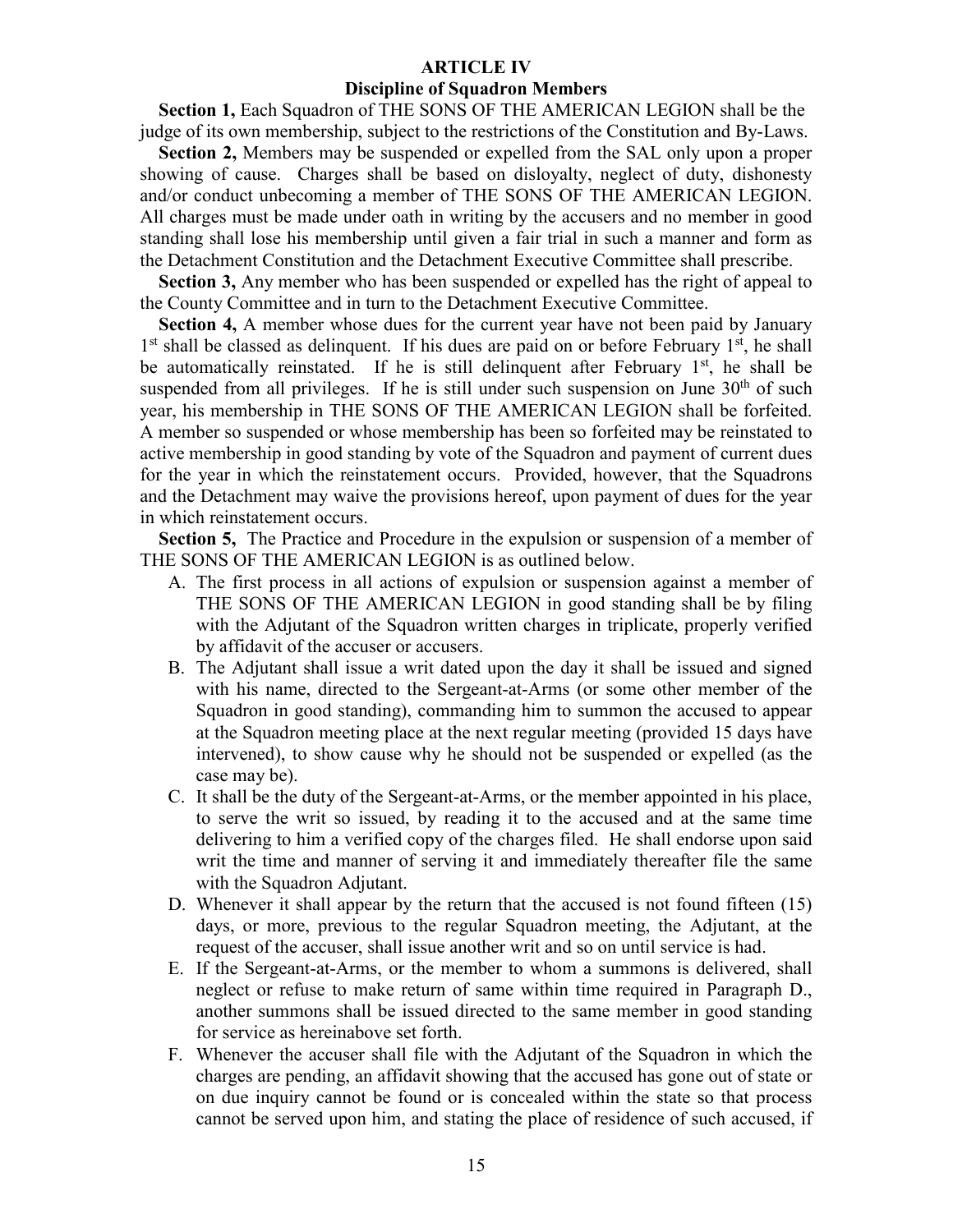known, or that upon diligent inquiry his place of residence cannot be ascertained, the Adjutant of the Squadron shall cause publication to be made in the County where his Post is located and if there be no newspapers published in the state containing notice of the pendency of such charges before said Squadron, the names of the accused and the accuser, and the time and place of the hearing of said charges. Within ten (10) days of the first publication of such notice the Adjutant of said Squadron shall send a copy thereof by mail addressed to the accused if his place of residence is stated in said affidavit; and notice shall be published at least once each week for three successive weeks.

- G. The accuser or accusers must be members of the same Squadron as the accused and shall be set forth the charges of disloyalty, neglect of duty, dishonesty and conduct unbecoming a member of THE SONS OF THE AMERICAN LEGION in terms of simplicity and understanding, in order that the accused may properly prepare for defense.
- H. Before the accused defends in his own proper person, or through his counsel, he shall enter his appearance by filing an answer to said charges on or before the date of the regular meeting to which he has been summoned to appear.
- I. If the accused fails to answer the charges, in manner and form as herein set forth, the charges and matters and things therein stated shall be taken as confessed and the prayer for expulsion or suspension granted.
- J. Whenever the accused enters his appearance by filing an answer to the charges preferred, the entire proceedings shall automatically be continued until the next regular Squadron meeting, at which time the trial shall be had.
- K. Either party may apply for a continuance before the day set for trial, however, it shall be accompanied by a written motion, supported by affidavit, of the party so applying. Good and substantial cause must exist before said motion granted. The presiding Judge Advocate shall pass on said motion.
- L. The Squadron Judge Advocate shall preside at the trial. He shall have power and authority to pass upon the materiality and relevancy of all the evidence presented, and shall have general power to prescribe the necessary and reasonable rules and regulations for the orderly procedure of said trial.
- M. In the case of death, removal, vacancy, resignation or disability of the Squadron Judge Advocate, it shall be the duty of the Detachment Commander, when duly notified by the Squadron Adjutant, to appoint a special Judge Advocate in the Detachment to fill the vacancy. Such special Judge Advocate so appointed shall have the authority, rights and powers of a duly elected Squadron Judge Advocate. The Squadron shall bear the expenses of any special Judge Advocate.
- **N.** The Squadron officers and the Squadron Executive Committee are hereby selected as jurors to ascertain under the guidance of the Judge Advocate the truth of the charges preferred. Their province is strictly limited to questions of fact, and within that province they are still further restricted to the exclusive consideration of the matters that have been proven by evidence of the interested parties in the course of the trial. **Their decision shall be reduced to writing and filed with the Squadron and Post Adjutant, who, in turn, shall enter the same in the Squadron and Post records.**
- O. If any Squadron officer or any member of the Executive Committee, or any other member selected as a juror, shall state that he cannot fairly or impartially render a verdict therein in accordance with the evidence, and the presiding Judge Advocate shall be satisfied with the truth of such statement, said member or members shall be challenged for cause.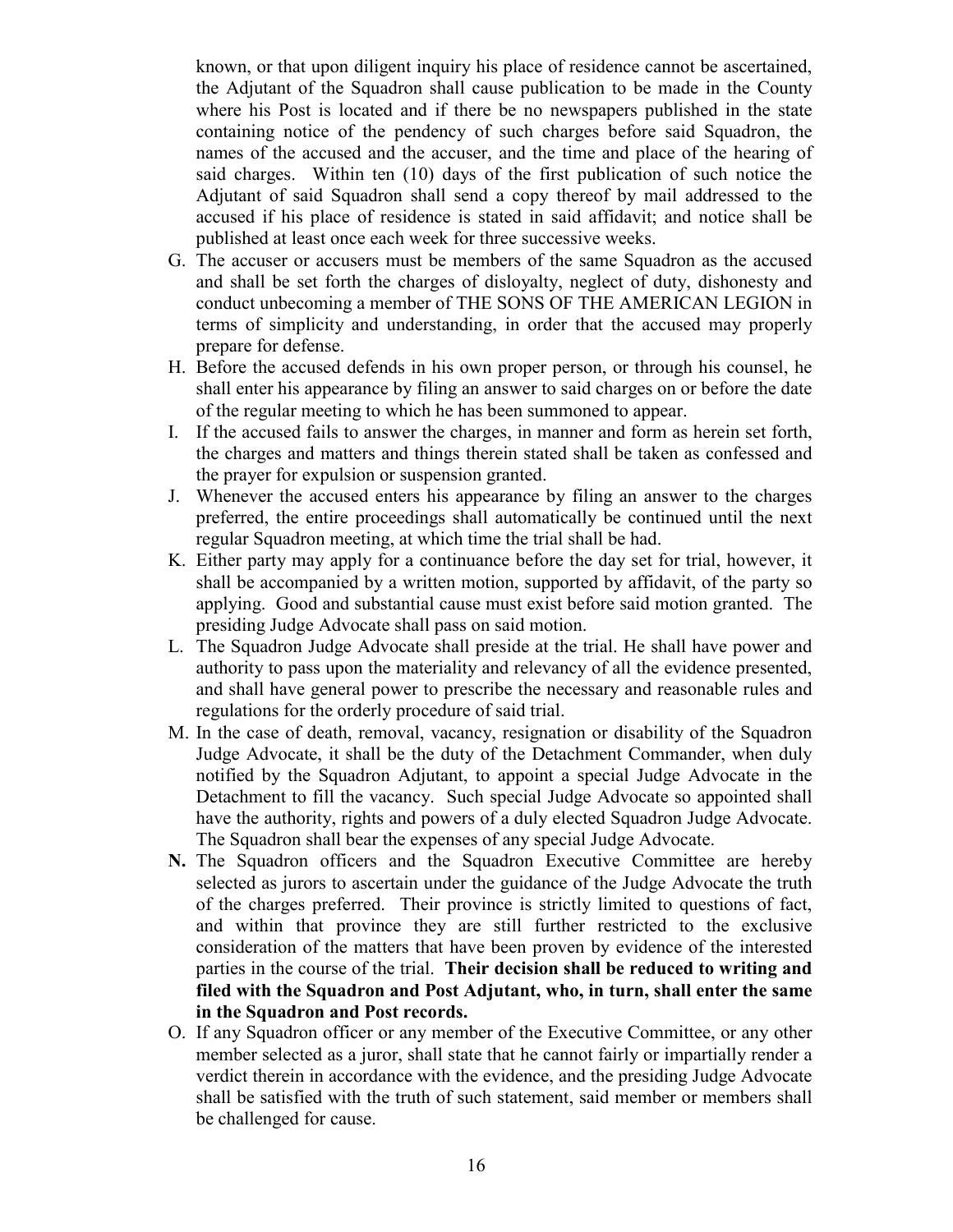- P. Each party shall be entitled to challenge two (2) jurors without showing cause for such challenge.
- Q. When a Squadron has no Executive Committee the presiding Judge Advocate shall direct the Sergeant-at-Arms to summon five (5) members of the Squadron to sit as jurors in their place.
- R. If any member is challenged peremptorily or for cause, or if any Squadron officer or member of the Executive Committee shall be absent from said trial the presiding Judge Advocate shall direct the Sergeant-at-Arms to summon a sufficient number of members of the Squadron to sit as jurors in their place.
- S. If the Sergeant-at-Arms is not present at said trial or upon objection of either party to the cause to the Sergeant-at-Arms summoning a sufficient number to fill vacancies, the presiding Judge Advocate shall appoint a special Sergeant-at-Arms to summon the necessary persons to act as jurors.
- T. When the membership of the Squadron, through cause or otherwise, is insufficient in number to make a full panel for jury service, the trial shall be continued until the next regular Squadron meeting. The Squadron Adjutant, within five (5) days thereafter, shall transmit such information to the Detachment Commander, who shall, before the next regular meeting of the Squadron, cause the Sergeant-at-Arms of said Squadron to summon a sufficient number of members of THE SONS OF THE AMERICAN LEGION from the body of the County in which the Squadron is located to fill the vacancies.
- U. At any time before a final decision is made by the jury upon the trial of a member upon expulsion or suspension, amendments may be allowed by the presiding Judge Advocate upon such terms as are just and reasonable.
- V. To expel or suspend a member of THE SONS OF THE AMERICAN LEGION in good standing, two-thirds of the members selected to sit as jurors shall vote in the affirmative.

**Section 6,** Any subsequent action of the National Executive Committee which may revise, modify or alter the forgoing Practice and Procedure, shall automatically modify, alter and revise the Procedure herein above adopted for procedure in the expulsion or suspension of a SAL member.

### **(Practice and Procedure in the Expulsion or Suspension of a member of THE SONS AMERICAN LEGION can be found in the Post Officers Guide and Manual of Ceremonies.)**

## **ARTICLE V**

### **Membership**

 **Section 1,** Membership in THE SONS OF THE AMERICAN LEGION is membership in the national organization of THE SONS OF THE AMERICAN LEGION by affiliation with Squadrons.

## **ARTICLE VI**

## **Moneys and Collection**

 **Section 1,** All Detachment, County and Squadron officials handling SONS OF THE AMERICAN LEGION moneys shall be properly bonded with a good and solvent bonding and surety company, as surety, to cover double the average amount of money handled in a single year. In case of delinguencies in the payment of amounts due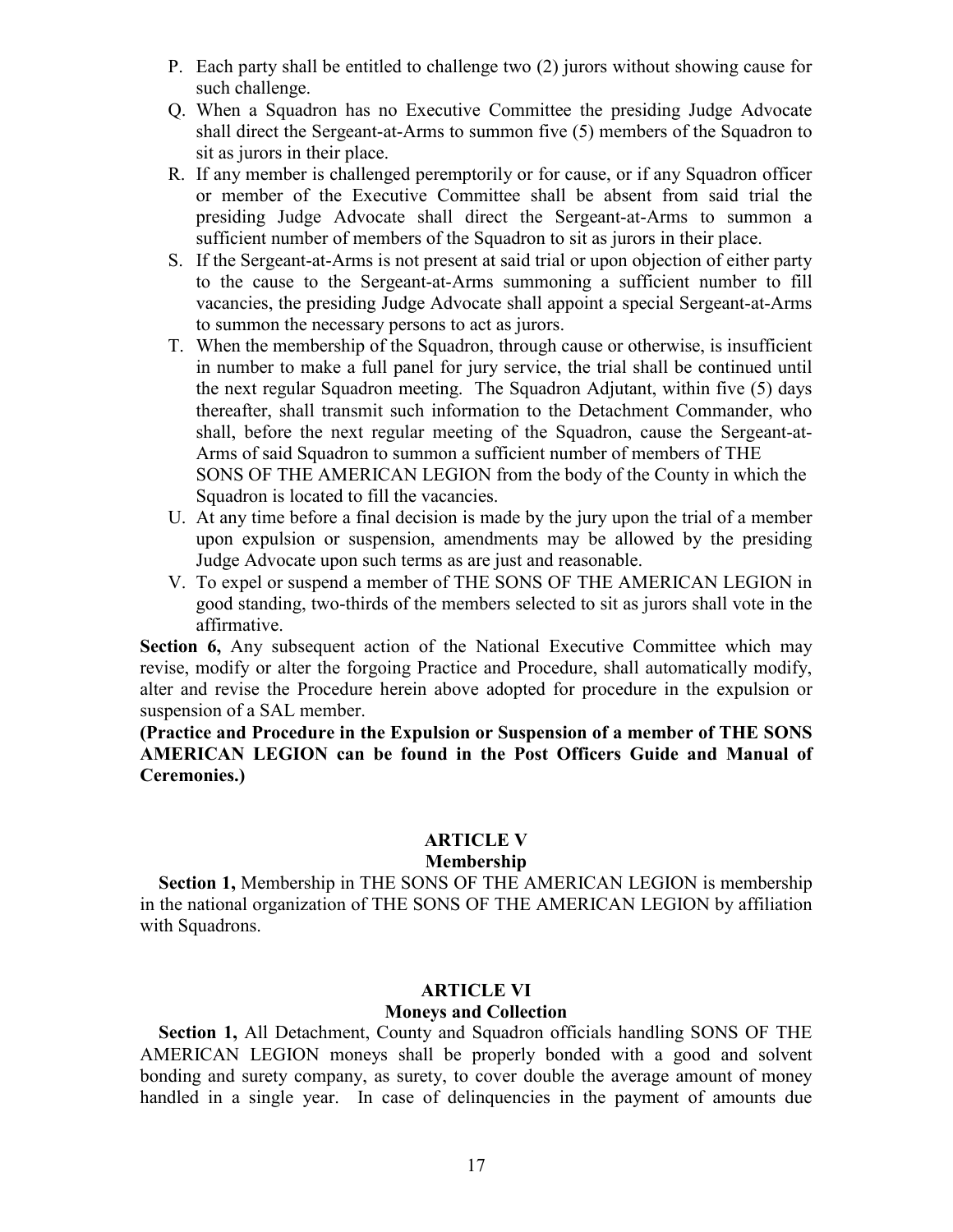Detachment or County or Squadron, action shall be taken at once by the proper officials to bring about a speedy and complete settlement.

 **The bonds provided by the Detachment officials shall be approved by the Department Judge Advocate and the Department Executive Committee, those provided by the County officials shall be approved by the County AMERICAN LEGION Legal Officer and County Executive Committee, and those provided by the Squadron officials shall be approved by the AMERICAN LEGION Post Legal Officer and the Post Executive Committee, or other such official or officials as the Department may designate.**

 **Section 2, The Department or Detachment Executive Committee shall, should it be deemed advisable, detail special auditors to investigate the membership roll and financial statement of any County or Squadron, and should that County so desire, assist in a similar audit of Squadrons within that County.**

#### **ARTICLE VII**

#### **Membership Transfers**

 **Section 1,** Any member of a Squadron desiring to transfer to another Squadron shall be entitled to do so providing:

- A. His current Year's dues and all arrearage of dues and assessments have been paid to date.
- B. He is in good standing and has no charges pending against him.
- C. His application for the transfer is in writing or orally.

**Section 2,** The method for applying for transfer is to be in strict accordance with the procedure prescribed by National.

**Section 3,** Until the Squadron Adjutant of the receiving Squadron notifies the Detachment Adjutant and the Squadron Adjutant of the former Squadron that the member has been elected to membership in the receiving Squadron, said member shall remain a member of the former Squadron.

**(Membership Transfers can also be found in the Post Officer Guide and Manual of Ceremonies.)**

#### **ARTICLE VIII**

#### **Convention Committees**

**Section 1,** At all Detachment Conventions, there shall be the following committees named, which committees shall serve during the Convention: Rules, Credentials, Resolutions, Internal Organization, Legislative, Rehabilitation, Constitution and By-Laws, Finance and Americanism. The Detachment Commander shall appoint these committees at least fifteen (15) days prior to the Detachment Convention. Each of the above mentioned committees except resolution and Rehabilitation Committees shall consist of not less than five (5) members. The Resolution and Rehabilitation Committees shall each consist of not less than nine (9) members.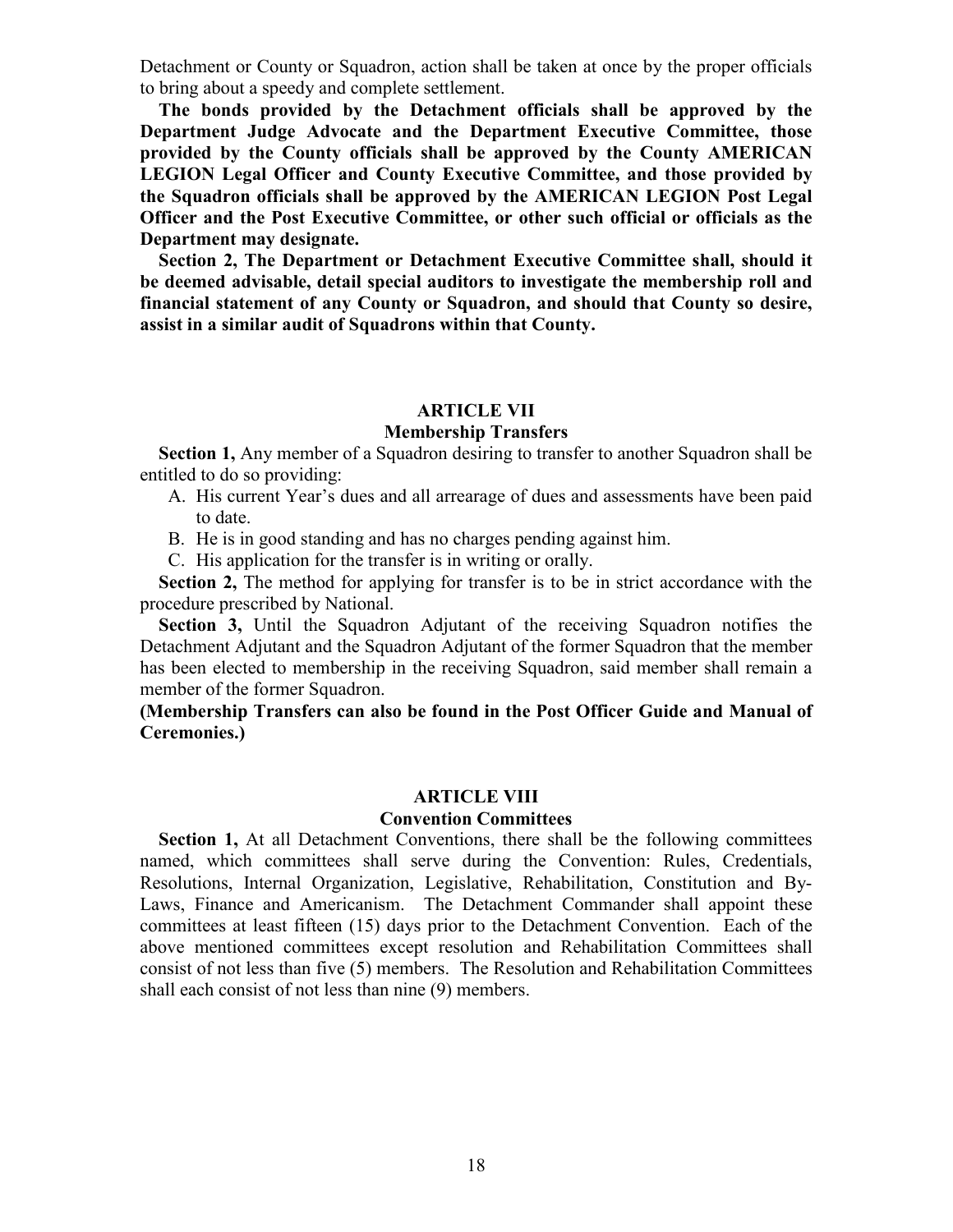**Section 2,** The duties of said committees are as follows:

- A. **Rules –** This committee shall formulate such rules as are necessary for the transaction of the business of the Convention, being guided by previous Convention mandates and Constitutional requirements.
- B. **Credentials –** This committee shall determine the number of delegates to which each Squadron is entitled; shall pass on the qualifications of all delegates and alternates including all necessary registration requirements and shall report all delegates and alternates properly qualified and registered who are entitled to take part in the affairs of the Convention.
- C. **Resolution –** This committee shall receive and report on all resolutions submitted to it and shall prepare and formulate such Convention resolutions as may be appropriate.
- D. **Internal Organization –** This committee shall study all phases of the Detachment program and policy of operation which affects the physical development and maintenance of the organization and shall recommend to the Convention definite plans for correcting and improving these conditions.
- E. **Legislative –** This committee shall consider all State legislation directly affecting service men and women and their dependents and to recommend such State legislation as may be required and which does not fall within the jurisdiction of any other Convention committee.
- F. **Rehabilitation –** This committee shall consider questions pertaining to disabled Veterans and their dependents and to the dependents and orphans of deceased Veterans including Social Service and all kindred questions pertaining to child welfare.
- G. **Constitution and By-Laws -** This committee shall consider all amendments to the Detachment Constitution and By-Laws and shall report on all approved amendments.
- H. **Finance –** This committee shall report on the financial condition of the Detachment and make such recommendations and proposals they deem necessary for the best financial interest of the Detachment.
- I. **Americanism –** This committee shall consider questions pertaining to the Americanism Program of THE SONS OF THE AMERICAN LEGION.

**Section 3,** The Commander shall appoint such other committees and the number of such committees and their duties shall be specifically stated at the time of their appointment.

**Section 4,** The business of the Convention shall be conducted in accordance with the printed official program.

**Section 5,** The Detachment Adjutant shall be permanent Secretary with power to appoint such Assistant Secretaries as may be deemed necessary.

 **Section 6,** The Detachment Master-at-Arms shall be permanent Sergeant-at-Arms of the Convention with the power to appoint such Assistant Sergeant-at-Arms as may deemed necessary.

**Section 7,** The Commander shall appoint a Convention parliamentarian whose duty shall be to advise the Commander on questions of procedure arising during the Convention.